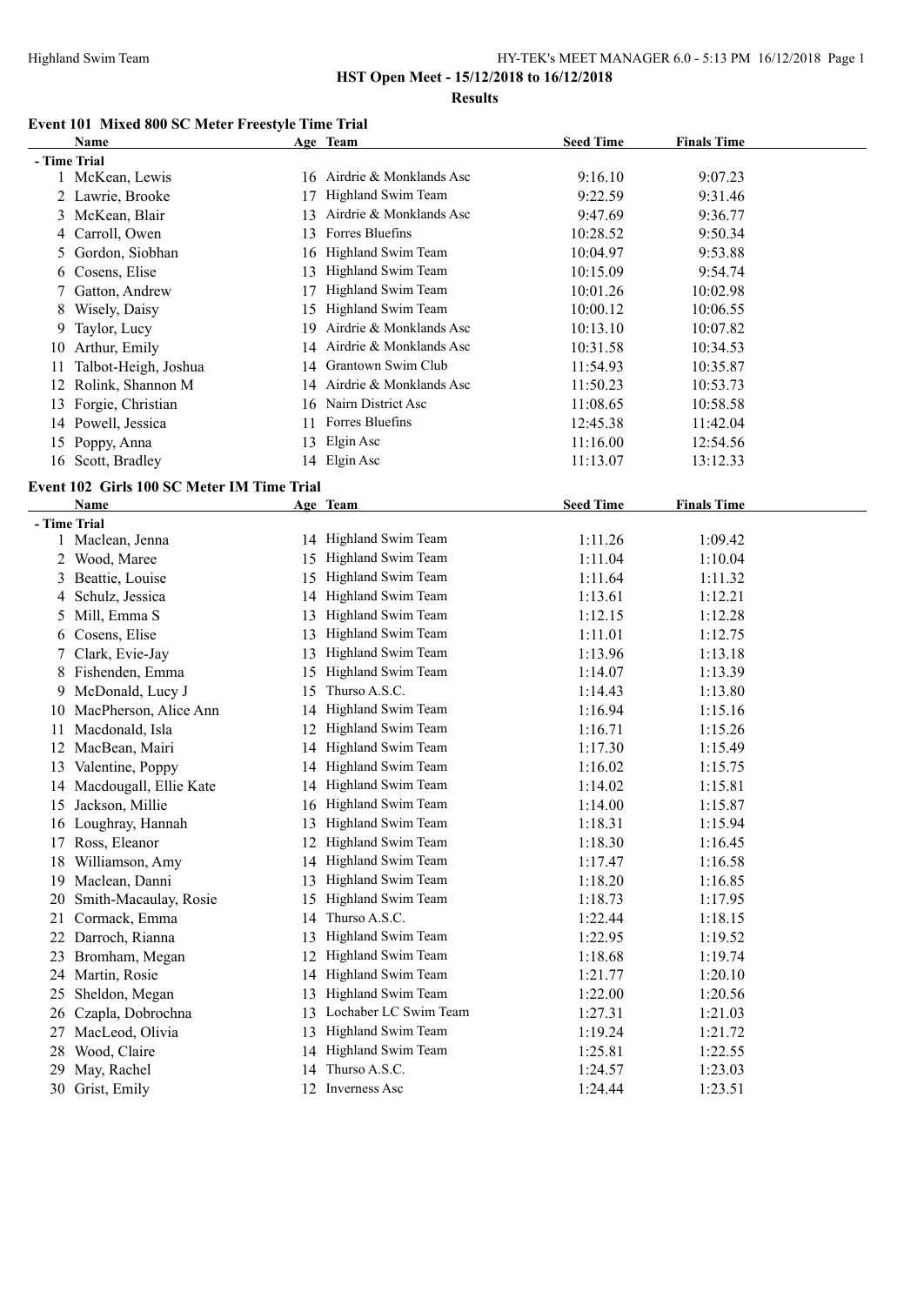**Results**

# **- Time Trial ... (Event 102 Girls 100 SC Meter IM Time Trial)**

|                     | <b>Name</b>                                     |     | Age Team                      | <b>Seed Time</b> | <b>Finals Time</b> |
|---------------------|-------------------------------------------------|-----|-------------------------------|------------------|--------------------|
|                     | 31 Murray, Melissa                              |     | 17 Nairn District Asc         | 1:24.97          | 1:24.14            |
|                     | 32 Skinner, Sophie                              | 12  | Tain Asc                      | 1:38.59          | 1:24.77            |
| 33                  | Morgan, Elizabeth                               |     | 12 Lochaber LC Swim Team      | 1:25.94          | 1:24.85            |
|                     | 34 Urquhart, Rachel                             |     | 16 Nairn District Asc         | 1:25.93          | 1:25.14            |
| 35                  | Woodman, Darcey                                 |     | 12 Highland Swim Team         | 1:27.16          | 1:25.85            |
|                     | 36 Oliver, Kirsty                               |     | 12 Lochaber LC Swim Team      | 1:29.22          | 1:26.98            |
| 37                  | Ross, Lucie                                     | 13  | Wick Amateur Swimming Club    | 1:29.61          | 1:27.74            |
| 38                  | Clokie, Annabelle                               | 13  | Highland Swim Team            | 1:28.25          | 1:27.93            |
| 39                  | McGibbon, Kaitlyn                               | 15  | Inverness Asc                 | 1:32.94          | 1:27.95            |
| 40                  | Bathgate, Sophie                                | 13  | <b>Inverness Asc</b>          | 1:31.70          | 1:27.98            |
|                     | 41 Mill, Kate                                   | 11  | Highland Swim Team            | 1:33.67          | 1:28.37            |
| 42                  | Wood, Alison                                    | 11. | Highland Swim Team            | 1:32.37          | 1:30.66            |
| 43                  | McGregor, Anna                                  | 12  | Nairn District Asc            | 1:41.38          | 1:32.29            |
| 44                  | Gunn, Joanna                                    |     | 12 Wick Amateur Swimming Club | 1:31.30          | 1:32.32            |
|                     | 45 Baxter, Katie                                | 12  | Thurso A.S.C.                 | 1:33.96          | 1:32.59            |
|                     | 46 MacDougall, Cari                             |     | 12 Highland Swim Team         | 1:38.26          | 1:32.63            |
|                     | 47 Gillespie, Sophie                            |     | 15 Nairn District Asc         | 1:34.94          | 1:34.29            |
| 48                  | Garvie, Isobel                                  |     | 12 Inverness Asc              | 1:43.48          | 1:34.67            |
| 49                  | Shannon, Lara                                   | 11  | Highland Swim Team            | 1:43.41          | 1:35.35            |
| 50                  | Ross, Eve                                       | 11  | Highland Swim Team            | 1:31.86          | 1:35.74            |
| 51                  | Urquhart, Caitlin                               | 11  | Highland Swim Team            | 1:42.03          | 1:35.87            |
|                     | 52 Anderson, Lauren                             |     | 12 Forres Bluefins            | 1:36.53          | 1:36.84            |
|                     | 53 Carey, Niamh                                 | 12  | Highland Swim Team            | 1:39.78          | 1:38.42            |
|                     | 54 Barber, Madi                                 |     | 12 Inverness Asc              | 1:52.75          | 1:38.80            |
|                     | 55 Clinch, Connie                               | 10  | Highland Swim Team            | 1:36.56          | 1:39.42            |
|                     | 56 Thorpe, Morgen                               | 11  | Highland Swim Team            | 1:43.78          | 1:39.92            |
|                     | 57 Fisher, Megan                                | 12  | Tain Asc                      | 1:42.59          | 1:40.40            |
|                     | 58 McNeill, Erin                                |     | 12 Wick Amateur Swimming Club | 1:44.56          | 1:41.02            |
| 59                  | Sharp, Rachel                                   |     | 10 Highland Swim Team         | 1:43.62          | 1:41.48            |
| 60                  | Schulz, Annabelle                               |     | 10 Grantown Swim Club         | 1:49.24          | 1:41.98            |
| 61                  | MacPherson, Jessica                             |     | 11 Highland Swim Team         | 1:42.69          | 1:42.77            |
|                     | 62 Houston, Abbie                               |     | 12 Inverness Asc              | 1:50.78          | 1:44.23            |
| 63                  | Gillespie, Rachael                              |     | 11 Highland Swim Team         | 1:46.31          | 1:45.09            |
|                     | 64 Cann, Shammon                                |     | 10 Lochaber LC Swim Team      | 1:59.25          | 1:47.44            |
| 65                  | May, Shannon                                    | 11  | Thurso A.S.C.                 | 1:52.55          | 1:49.33            |
|                     | 66 MacDonald, Iona                              |     | 12 Inverness Asc              | 1:55.44          | 1:57.11            |
|                     | --- MacKinnon, Isla                             |     | 11 Highland Swim Team         | 1:48.47          | DQ                 |
|                     | Maclennan, Eilidh                               |     | 10 Highland Swim Team         | 1:45.65          | DQ                 |
|                     | Munro, Laina                                    | 11. | Highland Swim Team            | 1:40.74          | DQ                 |
|                     | Buchanan, Lauren                                | 16  | Airdrie & Monklands Asc       | 1:14.73          | DNF                |
| $\qquad \qquad - -$ | Adair, Sophie                                   | 13  | Stonehaven Asc                | 1:16.94          | <b>NS</b>          |
|                     | --- Macdonell, Tumi                             |     | 14 Highland Swim Team         | 1:16.59          | <b>NS</b>          |
|                     | Event 103 Boys 50 SC Meter Freestyle Time Trial |     |                               |                  |                    |
|                     | <b>Name</b>                                     |     | Age Team                      | <b>Seed Time</b> | <b>Finals Time</b> |
| . Time Trial        |                                                 |     |                               |                  |                    |

| $\mathbf{1}$       |  | ovva imi                                                                                                                                                                 | тицаю типе |
|--------------------|--|--------------------------------------------------------------------------------------------------------------------------------------------------------------------------|------------|
| - Time Trial       |  |                                                                                                                                                                          |            |
| Dolan, Aaron       |  | 24.20                                                                                                                                                                    | 24.56      |
| 2 Weir, Lucas      |  | 26.21                                                                                                                                                                    | 26.16      |
| 3 Squires, Graeme  |  | 27.16                                                                                                                                                                    | 26.54      |
| 4 Hamilton, Jack   |  | 26.27                                                                                                                                                                    | 26.55      |
| *5 McKean, Lewis   |  | 26.20                                                                                                                                                                    | 26.72      |
| *5 Hanlon, Matthew |  | 27.54                                                                                                                                                                    | 26.72      |
|                    |  | лес теаш<br>19 Airdrie & Monklands Asc<br>15 Highland Swim Team<br>17 Highland Swim Team<br>17 Highland Swim Team<br>16 Airdrie & Monklands Asc<br>16 Swim Western Isles |            |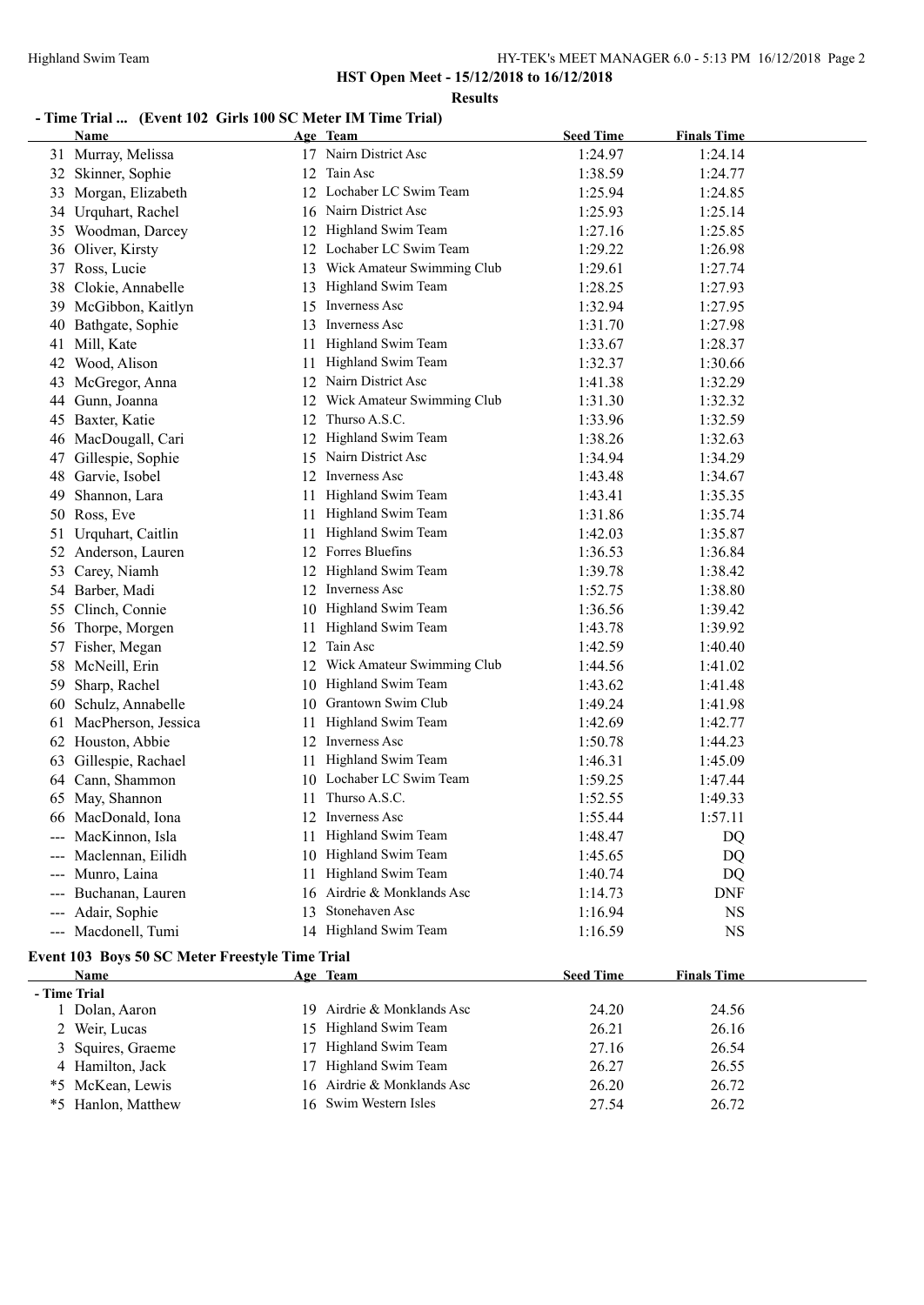**Results**

# **- Time Trial ... (Event 103 Boys 50 SC Meter Freestyle Time Trial)**

|              | Name                                               |     | Age Team                   | <b>Seed Time</b> | <b>Finals Time</b> |  |
|--------------|----------------------------------------------------|-----|----------------------------|------------------|--------------------|--|
|              | 7 Cann, William                                    |     | 17 Highland Swim Team      | 26.94            | 26.81              |  |
|              | 8 Gatton, Andrew                                   |     | 17 Highland Swim Team      | 26.47            | 26.84              |  |
| 9.           | Sutherland, Lewis                                  |     | 13 Highland Swim Team      | 27.16            | 27.42              |  |
|              | 10 Lewthwaite, Alexander                           | 17  | Inverness Asc              | 27.42            | 27.87              |  |
|              | 11 Talbot-Heigh, Joshua                            | 14  | Grantown Swim Club         | 29.56            | 27.89              |  |
|              | 12 Laditi, Emmanuel                                |     | 15 Highland Swim Team      | 27.43            | 27.91              |  |
|              | 13 Richards, Max                                   |     | 15 Inverness Asc           | 28.97            | 28.07              |  |
|              | 14 MacKay, John                                    |     | 13 Highland Swim Team      | 32.97            | 28.41              |  |
|              | 15 Stevens, Craig                                  |     | 14 Forres Bluefins         | 29.46            | 28.43              |  |
|              | 16 Henry, Chester                                  |     | 13 Highland Swim Team      | 29.34            | 28.76              |  |
|              | 17 Bryson, Gregor                                  | 13  | Airdrie & Monklands Asc    | 28.78            | 29.47              |  |
|              | 18 Franklin, Angus                                 | 14  | Highland Swim Team         | 28.75            | 29.52              |  |
| 19           | Bryan, Sam                                         | 14  | Highland Swim Team         | 29.39            | 29.62              |  |
| 20           | Talbot-Heigh, Freddie                              | 13  | Grantown Swim Club         | 30.71            | 30.05              |  |
| 21           | Campbell, Andrew                                   | 14  | Thurso A.S.C.              | 33.06            | 30.57              |  |
|              | 22 Houston, Aaron                                  |     | 15 Inverness Asc           | 31.82            | 30.66              |  |
| 23           | Sutherland, Charlie R                              |     | 12 Highland Swim Team      | 31.64            | 31.20              |  |
|              | 24 Banford, Ben                                    |     | 13 Forres Bluefins         | 32.34            | 31.33              |  |
|              | 25 Klimas, Owen                                    |     | 12 Highland Swim Team      | 32.51            | 31.59              |  |
|              | 26 Ritchie, Marcus                                 |     | 13 Tain Asc                | 33.87            | 32.18              |  |
|              | 27 Urquhart, Bailey                                |     | 12 Highland Swim Team      | 33.07            | 32.37              |  |
|              | 28 Cann, Sean                                      |     | 11 Highland Swim Team      | 32.24            | 32.72              |  |
|              | 29 Austin, Lewis                                   |     | 12 Highland Swim Team      | 36.53            | 33.02              |  |
|              | 30 Thompson, Alex                                  |     | 12 Buckie Asc              | 34.06            | 33.52              |  |
| 31           | Joy, Finlay                                        |     | 12 Inverness Asc           | 35.12            | 34.58              |  |
|              | 32 Morrison, Dylan                                 |     | 12 Highland Swim Team      | 36.18            | 35.62              |  |
|              | 33 Hamer, George                                   |     | 10 Highland Swim Team      | 37.17            | 36.74              |  |
|              | 34 Loughray, Cameron                               |     | 12 Lochaber LC Swim Team   | 40.34            | 37.94              |  |
|              | 35 Dunlop, Shaughn                                 | 11  | Lochaber LC Swim Team      | 37.88            | 38.18              |  |
|              | 36 Urquhart, William                               |     | 13 Nairn District Asc      | 41.37            | 38.26              |  |
|              | 37 Maclennan, Struan                               |     | 12 Nairn District Asc      | 43.31            | 42.57              |  |
|              | 38 McNeill, Ryan                                   | 11- | Wick Amateur Swimming Club | 45.01            | 43.08              |  |
|              | 39 Campbell, Craig R                               |     | 10 Thurso A.S.C.           | 43.41            | 43.71              |  |
| 40           | Cormack, Liam                                      |     | 12 Thurso A.S.C.           | 43.13            | 47.17              |  |
|              | --- Armitage, Jed                                  |     | 10 Thurso A.S.C.           | 38.24            | DQ                 |  |
|              | Event 104 Girls 100 SC Meter Backstroke Time Trial |     |                            |                  |                    |  |
|              | Name                                               |     | Age Team                   | <b>Seed Time</b> | <b>Finals Time</b> |  |
| - Time Trial |                                                    |     |                            |                  |                    |  |
|              | Beattie, Louise                                    |     | 15 Highland Swim Team      | 1:05.95          | 1:07.31            |  |

|     | - Time Trial        |     |                            |         |         |
|-----|---------------------|-----|----------------------------|---------|---------|
|     | Beattie, Louise     |     | 15 Highland Swim Team      | 1:05.95 | 1:07.31 |
|     | 2 Prosser, Fay      |     | 18 Highland Swim Team      | 1:08.49 | 1:08.09 |
|     | 3 Rolink, Shannon M |     | 14 Airdrie & Monklands Asc | 1:09.90 | 1:08.77 |
|     | 4 Clark, Evie-Jay   |     | 13 Highland Swim Team      | 1:10.20 | 1:09.85 |
|     | 5 Reid, Anna        | 15. | Nairn District Asc         | 1:09.92 | 1:10.09 |
|     | 6 Maclean, Jenna    |     | 14 Highland Swim Team      | 1:11.28 | 1:11.06 |
|     | 7 Fishenden, Emma   |     | 15 Highland Swim Team      | 1:13.43 | 1:11.61 |
|     | 8 Valentine, Poppy  |     | 14 Highland Swim Team      | 1:10.00 | 1:12.15 |
| 9   | Morland, Scarlett   |     | 15 Highland Swim Team      | 1:12.13 | 1:12.96 |
|     | 10 Buchanan, Lauren |     | 16 Airdrie & Monklands Asc | 1:12.13 | 1:13.17 |
|     | 11 Lowrie, Lauren   | 15. | Airdrie & Monklands Asc    | 1:13.20 | 1:13.27 |
|     | 12 Murray, Katie    | 18. | Swim Western Isles         | 1:10.82 | 1:13.80 |
| 13. | MacBean, Mairi      |     | 14 Highland Swim Team      | 1:16.41 | 1:15.09 |
|     |                     |     |                            |         |         |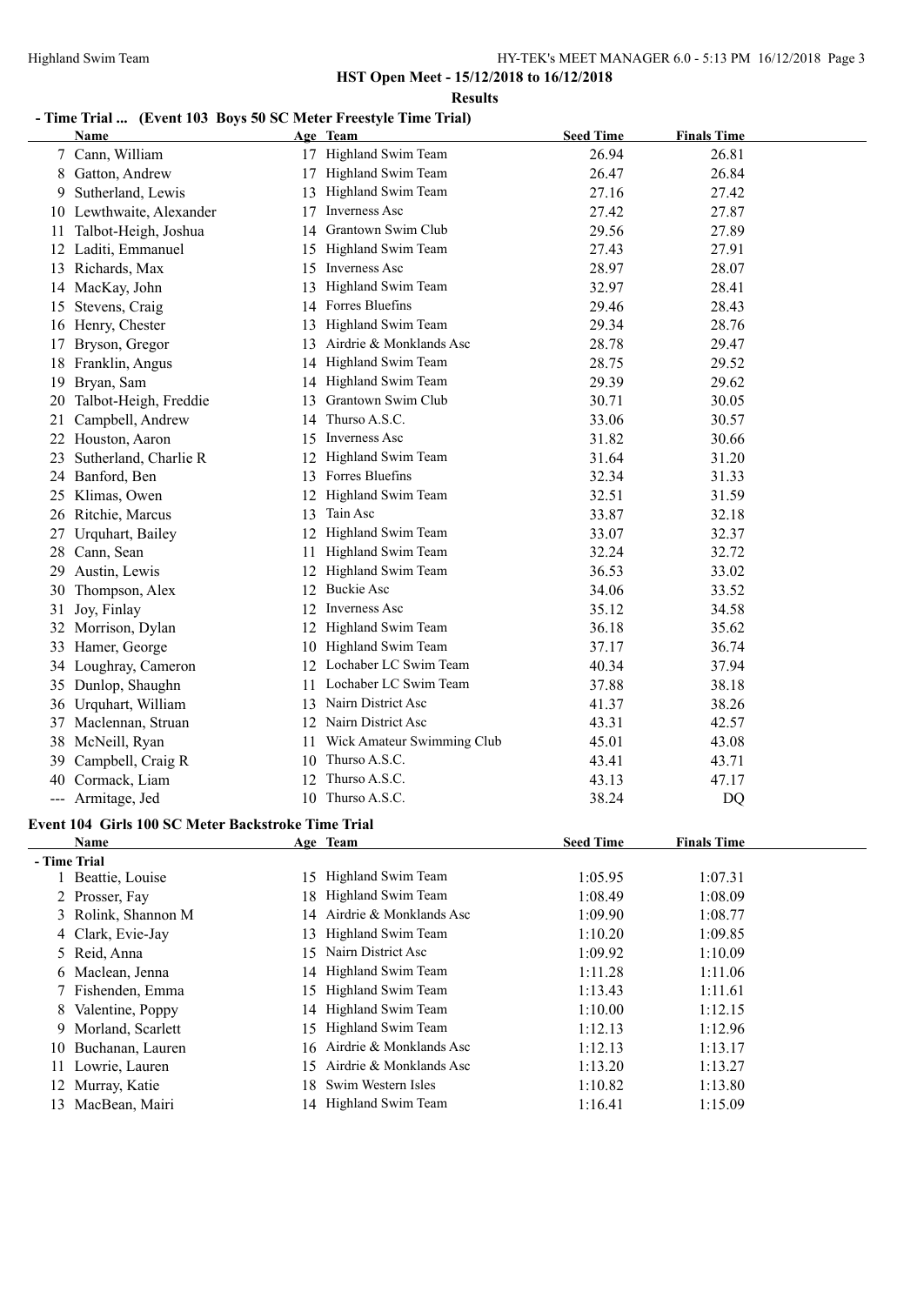**Results**

# **- Time Trial ... (Event 104 Girls 100 SC Meter Backstroke Time Trial)**

|                            | Name                     |     | Age Team                      | <b>Seed Time</b> | <b>Finals Time</b> |  |
|----------------------------|--------------------------|-----|-------------------------------|------------------|--------------------|--|
|                            | 14 Taylor, Lucy          |     | 19 Airdrie & Monklands Asc    | 1:13.48          | 1:15.62            |  |
|                            | 15 Mcmaster, Danielle    | 14  | Grantown Swim Club            | 1:17.21          | 1:16.30            |  |
|                            | 16 MacPherson, Alice Ann | 14  | Highland Swim Team            | 1:14.48          | 1:16.54            |  |
|                            | 17 Macdonald, Isla       | 12  | Highland Swim Team            | 1:18.31          | 1:16.70            |  |
| 18                         | Williamson, Amy          | 14  | Highland Swim Team            | 1:18.62          | 1:17.45            |  |
| 19                         | Smith-Macaulay, Rosie    | 15  | Highland Swim Team            | 1:17.11          | 1:17.55            |  |
|                            | 20 Maclean, Danni        | 13  | Highland Swim Team            | 1:18.60          | 1:18.04            |  |
|                            | 21 Bromham, Megan        |     | Highland Swim Team            | 1:17.64          | 1:18.54            |  |
| 22                         | Martin, Rosie            | 14  | Highland Swim Team            | 1:16.22          | 1:19.87            |  |
| 23                         | Jackson, Millie          |     | 16 Highland Swim Team         | 1:17.00          | 1:20.00            |  |
|                            | 24 Mcmaster, Lucy-Ella   | 12  | Grantown Swim Club            | 1:31.00          | 1:20.25            |  |
| 25                         | Grist, Emily             |     | 12 Inverness Asc              | 1:21.51          | 1:22.31            |  |
|                            | 26 Czapla, Dobrochna     |     | 13 Lochaber LC Swim Team      | 1:25.68          | 1:22.33            |  |
|                            | 27 May, Rachel           |     | 14 Thurso A.S.C.              | 1:21.88          | 1:22.69            |  |
|                            | 28 Byrne, Natalie        |     | 13 Lochaber LC Swim Team      | 1:28.82          | 1:23.08            |  |
|                            | 29 Wood, Claire          |     | 14 Highland Swim Team         | 1:23.81          | 1:23.15            |  |
|                            | 30 MacLeod, Olivia       |     | 13 Highland Swim Team         | 1:21.23          | 1:23.39            |  |
| 31                         | Oliver, Kirsty           |     | 12 Lochaber LC Swim Team      | 1:22.30          | 1:23.45            |  |
|                            | 32 Morgan, Elizabeth     |     | 12 Lochaber LC Swim Team      | 1:22.16          | 1:24.42            |  |
| 33                         | Sheldon, Megan           |     | 13 Highland Swim Team         | 1:25.28          | 1:25.79            |  |
|                            | 34 Murray, Melissa       | 17  | Nairn District Asc            | 1:22.41          | 1:26.76            |  |
|                            | 35 Bathgate, Sophie      |     | 13 Inverness Asc              | 1:27.75          | 1:27.45            |  |
|                            | 36 Hamer, Emily e        |     | 12 Highland Swim Team         | 1:35.90          | 1:27.87            |  |
|                            | 37 Ross, Lucie           |     | 13 Wick Amateur Swimming Club | 1:29.48          | 1:28.23            |  |
|                            | 38 Clokie, Annabelle     | 13  | Highland Swim Team            | 1:26.43          | 1:29.01            |  |
|                            | 39 MacDougall, Cari      | 12  | Highland Swim Team            | 1:35.14          | 1:31.72            |  |
|                            | 40 Gillespie, Sophie     | 15  | Nairn District Asc            | 1:33.33          | 1:31.81            |  |
| 41                         | Corcoran, Holly          |     | 13 Grantown Swim Club         | 1:37.83          | 1:31.82            |  |
|                            | 42 Shannon, Lara         |     | 11 Highland Swim Team         | 1:35.76          | 1:34.15            |  |
|                            | 43 MacCallum, Yasmin     |     | 11 Lochaber LC Swim Team      | 1:42.72          | 1:35.78            |  |
|                            | 44 Mackay, Megan         |     | 11 Thurso A.S.C.              | 1:34.29          | 1:35.98            |  |
|                            | 45 Ross, Eve             | 11. | Highland Swim Team            | 1:42.81          | 1:36.87            |  |
|                            | 46 Garrow, Ella          |     | 10 Highland Swim Team         | 1:42.12          | 1:36.95            |  |
|                            | 47 MacPherson, Jessica   | 11  | Highland Swim Team            | 1:54.04          | 1:37.09            |  |
|                            | 48 Thorpe, Morgen        |     | Highland Swim Team            | 1:42.23          | 1:39.30            |  |
|                            | 49 Fisher, Megan         |     | 12 Tain Asc                   | 1:46.78          | 1:41.11            |  |
|                            | 50 Urquhart, Caitlin     |     | 11 Highland Swim Team         | 1:38.20          | 1:42.40            |  |
| 51                         | McNeill, Erin            |     | Wick Amateur Swimming Club    | 1:43.63          | 1:42.47            |  |
| 52                         | Carey, Niamh             | 12  | Highland Swim Team            | 1:43.72          | 1:42.54            |  |
|                            | 53 Barber, Madi          | 12  | Inverness Asc                 | 1:41.44          | 1:43.44            |  |
|                            | 54 May, Shannon          | 11  | Thurso A.S.C.                 | 1:46.34          | 1:43.73            |  |
|                            | 55 MacKinnon, Isla       | 11  | Highland Swim Team            | 1:42.60          | 1:44.02            |  |
|                            | 56 Houston, Abbie        | 12  | Inverness Asc                 | 1:44.27          | 1:45.14            |  |
| 57                         | Gillespie, Rachael       | 11. | Highland Swim Team            | 1:49.16          | 1:46.17            |  |
| 58                         | Sleigh, Isabella         |     | 12 Forres Bluefins            | 1:51.70          | 1:49.84            |  |
|                            | 59 Moore, Eleanor        | 10  | Grantown Swim Club            | 2:11.00          | 1:50.99            |  |
| 60                         | MacDonald, Iona          | 12  | Inverness Asc                 | 1:55.13          | 1:56.43            |  |
| $\qquad \qquad \text{---}$ | Adair, Sophie            | 13  | Stonehaven Asc                | 1:14.84          | NS                 |  |
|                            | --- Macdonell, Tumi      |     | 14 Highland Swim Team         | 1:10.92          | <b>NS</b>          |  |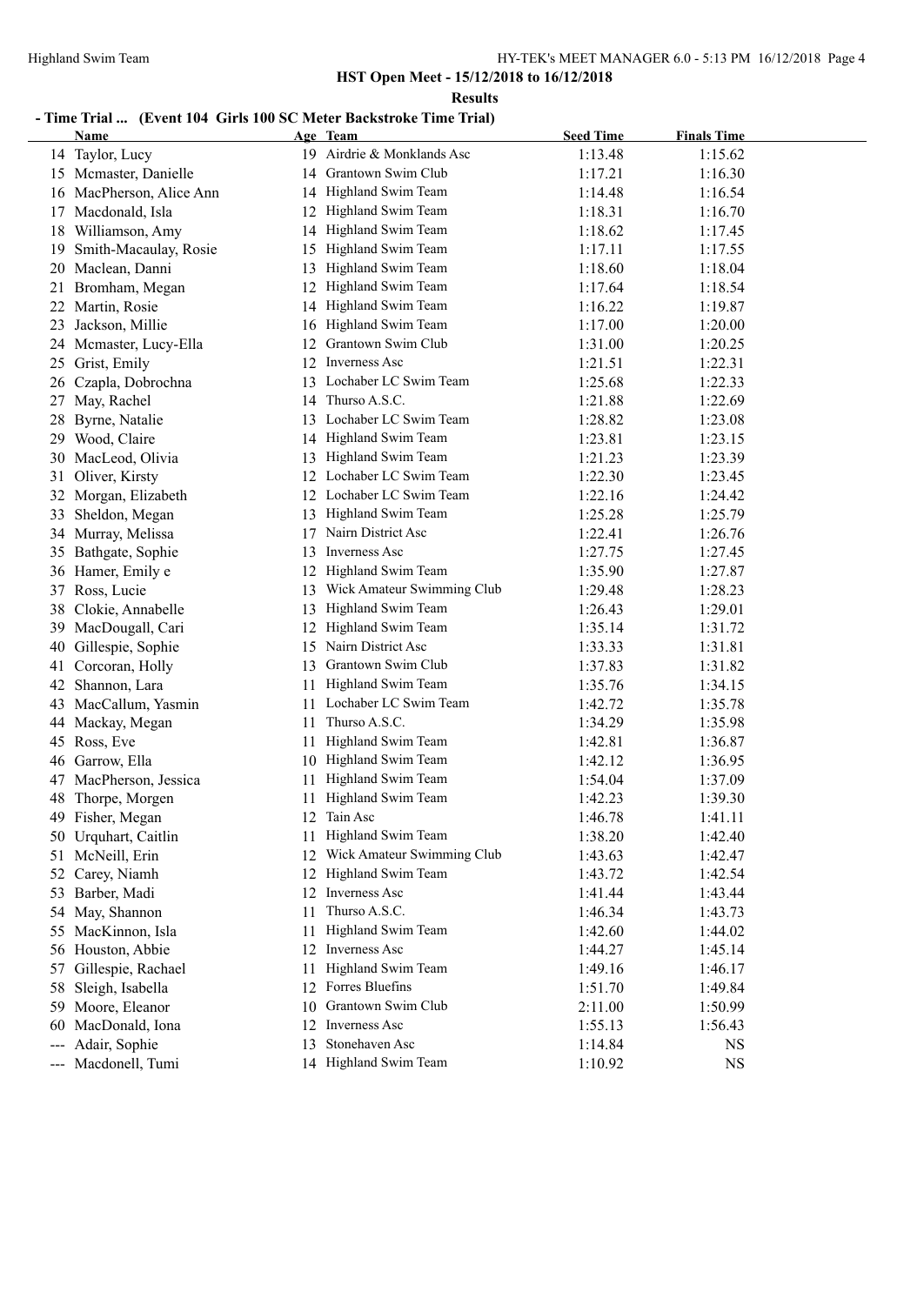# **Event 105 Boys 200 SC Meter IM Time Trial**

|    | Name                                                |    | Age Team                   | <b>Seed Time</b> | <b>Finals Time</b> |  |
|----|-----------------------------------------------------|----|----------------------------|------------------|--------------------|--|
|    | - Time Trial                                        |    |                            |                  |                    |  |
|    | 1 Squires, Graeme                                   |    | 17 Highland Swim Team      | 2:13.85          | 2:14.53            |  |
|    | 2 Hanlon, Matthew                                   |    | 16 Swim Western Isles      | 2:25.74          | 2:25.23            |  |
|    | 3 McKean, Lewis                                     |    | 16 Airdrie & Monklands Asc | 2:35.80          | 2:31.03            |  |
|    | 4 McKean, Blair                                     |    | 13 Airdrie & Monklands Asc | 2:37.02          | 2:40.61            |  |
|    | 5 Henry, Chester                                    |    | 13 Highland Swim Team      | 2:40.47          | 2:44.52            |  |
|    | 6 Richards, Max                                     |    | 15 Inverness Asc           | 2:46.19          | 2:45.99            |  |
|    | 7 Forgie, Christian                                 |    | 16 Nairn District Asc      | 2:52.97          | 2:50.68            |  |
| 8  | Bryson, Gregor                                      | 13 | Airdrie & Monklands Asc    | 2:42.98          | 2:52.46            |  |
| 9. | Austin, Lewis                                       | 12 | Highland Swim Team         | 3:07.78          | 2:55.12            |  |
|    | 10 Urquhart, Bailey                                 | 12 | Highland Swim Team         | 3:03.28          | 2:55.76            |  |
| 11 | Bryan, Sam                                          |    | 14 Highland Swim Team      | 3:00.73          | 2:58.04            |  |
|    | 12 Franklin, Angus                                  |    | 14 Highland Swim Team      | 2:42.63          | 3:00.72            |  |
| 13 | Riddoch-Smith, Dylan                                |    | 10 Forres Bluefins         | 3:25.56          | 3:02.67            |  |
|    | 14 Thompson, Alex                                   |    | 12 Buckie Asc              | 3:05.14          | 3:03.41            |  |
|    | 15 Armitage, Tom                                    | 11 | Thurso A.S.C.              | 3:31.59          | 3:07.35            |  |
|    | 16 Martin, Jamie                                    |    | 12 Highland Swim Team      | 3:21.32          | 3:16.51            |  |
|    | 17 Morrison, Dylan                                  |    | 12 Highland Swim Team      | 3:24.66          | 3:19.27            |  |
|    | 18 Foxcroft, Kaii                                   |    | 12 Inverness Asc           | 3:31.75          | 3:26.70            |  |
| 19 | Joy, Finlay                                         |    | 12 Inverness Asc           | 3:43.07          | 3:31.64            |  |
|    | 20 Maclennan, Struan                                | 12 | Nairn District Asc         | 4:14.69          | 3:56.94            |  |
|    | --- Hamilton, Jack                                  |    | 17 Highland Swim Team      | 2:25.41          | DQ                 |  |
|    | Event 106 Girls 50 SC Meter Breaststroke Time Trial |    |                            |                  |                    |  |
|    | <b>Name</b>                                         |    | Age Team                   | <b>Seed Time</b> | <b>Finals Time</b> |  |
|    | - Time Trial                                        |    |                            |                  |                    |  |
|    | 1 McKay, Aimee                                      |    | 17 Highland Swim Team      | 34.31            | 35.56              |  |
|    | 2 Wood, Maree                                       |    | 15 Highland Swim Team      | 35.78            | 35.62              |  |
| 3  | Coia-Gamble, Kaitlin                                |    | 14 Highland Swim Team      | 35.80            | 35.92              |  |
|    | 4 Maclean, Jenna                                    |    | 14 Highland Swim Team      | 38.04            | 36.81              |  |
|    | 5 Prosser, Fay                                      |    | 18 Highland Swim Team      | 36.89            | 36.89              |  |
|    | 6 Wisely, Daisy                                     | 15 | Highland Swim Team         | 38.08            | 36.95              |  |
|    | 7 Macdonald, Isla                                   | 12 | Highland Swim Team         | 36.42            | 37.22              |  |
|    | 8 Schulz, Jessica                                   |    | 14 Highland Swim Team      | 36.77            | 37.35              |  |
|    | 9 Mill, Emma S                                      |    | 13 Highland Swim Team      | 37.87            | 37.56              |  |
|    | 10 Macdougall, Ellie Kate                           |    | 14 Highland Swim Team      | 36.28            | 37.81              |  |
|    | 11 Kay, Lyndsey                                     |    | 22 Airdrie & Monklands Asc | 38.08            | 37.97              |  |
|    | 12 Fishenden, Emma                                  |    | 15 Highland Swim Team      | 37.58            | 38.25              |  |
| 13 | Clark, Evie-Jay                                     | 13 | Highland Swim Team         | 39.93            | 38.51              |  |
|    | 14 McDonald, Lucy J                                 | 15 | Thurso A.S.C.              | 38.20            | 38.71              |  |
|    | 15 Mackay, Eilidh                                   | 15 | Highland Swim Team         | 40.00            | 38.84              |  |
|    | 16 Beattie, Louise                                  | 15 | Highland Swim Team         | 38.04            | 39.29              |  |
| 17 | Taylor, Lucy                                        | 19 | Airdrie & Monklands Asc    | 39.63            | 39.50              |  |
|    | 18 Sheldon, Megan                                   | 13 | Highland Swim Team         | 39.39            | 39.62              |  |
|    | 19 Williamson, Amy                                  | 14 | Highland Swim Team         | 39.44            | 39.92              |  |
|    | 20 MacPherson, Alice Ann                            | 14 | Highland Swim Team         | 40.32            | 40.47              |  |
|    | 21 Lowrie, Lauren                                   | 15 | Airdrie & Monklands Asc    | 39.30            | 40.56              |  |
| 22 | Morland, Scarlett                                   | 15 | Highland Swim Team         | 41.40            | 40.64              |  |
| 23 | Loughray, Hannah                                    | 13 | Highland Swim Team         | 45.23            | 40.81              |  |
|    | 24 MacBean, Mairi                                   | 14 | Highland Swim Team         | 40.91            | 42.08              |  |
|    | 25 MacLeod, Olivia                                  |    | 13 Highland Swim Team      | 44.05            | 42.83              |  |
|    |                                                     |    |                            |                  |                    |  |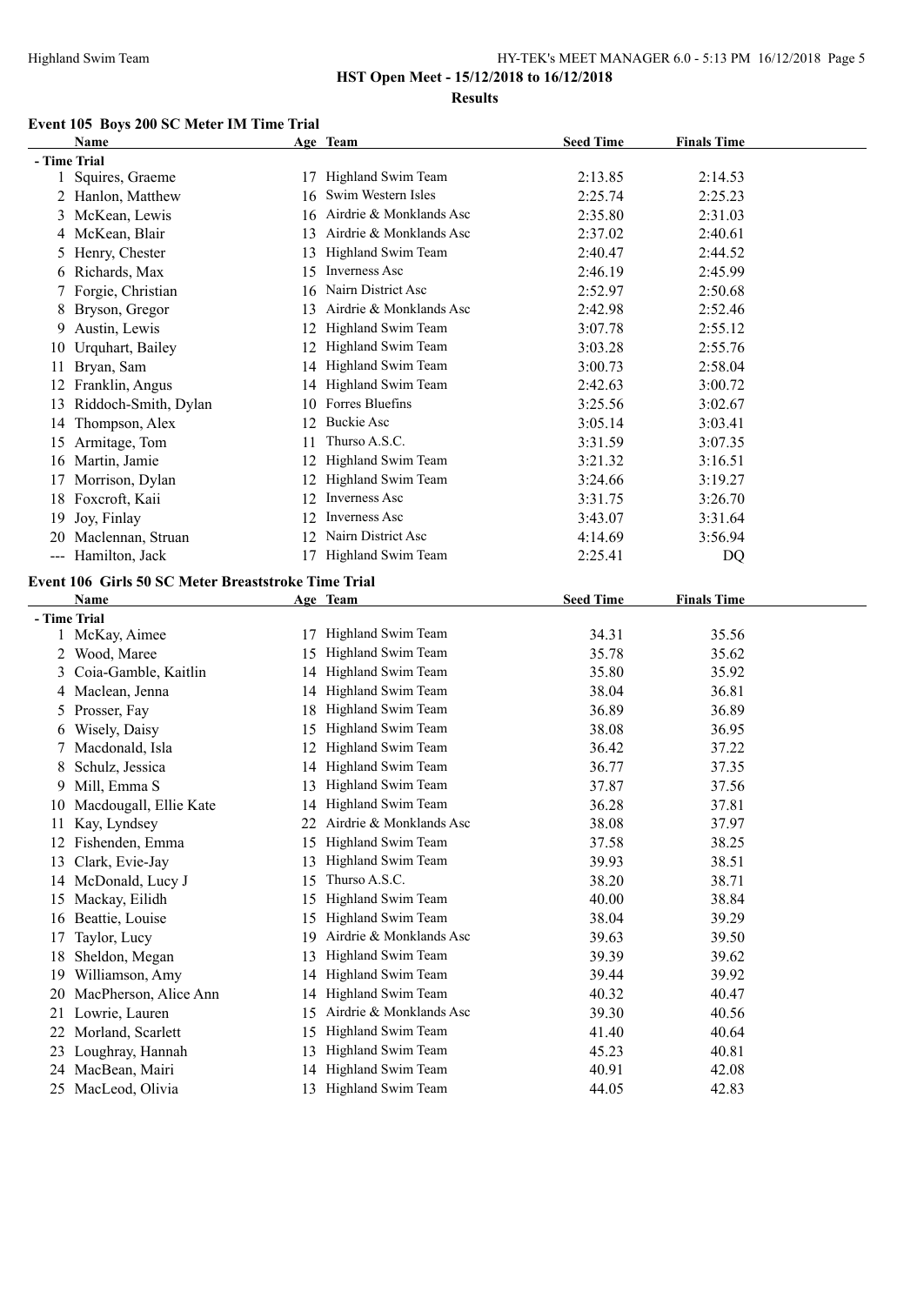**Results**

#### **- Time Trial ... (Event 106 Girls 50 SC Meter Breaststroke Time Trial)**

|              | <b>Name</b>                                         |    | Age Team                   | <b>Seed Time</b> | <b>Finals Time</b> |
|--------------|-----------------------------------------------------|----|----------------------------|------------------|--------------------|
|              | 26 Darroch, Rianna                                  |    | 13 Highland Swim Team      | 42.28            | 42.96              |
|              | 27 Bromham, Megan                                   |    | 12 Highland Swim Team      | 42.55            | 43.31              |
| 28           | Hamer, Emily e                                      |    | 12 Highland Swim Team      | 43.04            | 43.67              |
| 29           | Garvie, Isobel                                      |    | 12 Inverness Asc           | 43.88            | 43.74              |
| 30           | Milligan, Rosie                                     | 13 | Tain Asc                   | 42.62            | 43.80              |
| 31           | Valentine, Poppy                                    |    | 14 Highland Swim Team      | 42.23            | 43.91              |
| 32           | Skinner, Sophie                                     |    | 12 Tain Asc                | 52.62            | 44.76              |
| 33           | Byrne, Natalie                                      |    | 13 Lochaber LC Swim Team   | 47.56            | 45.04              |
|              | 34 Carey, Niamh                                     |    | 12 Highland Swim Team      | 47.18            | 45.57              |
| 35           | Oliver, Kirsty                                      |    | 12 Lochaber LC Swim Team   | 51.17            | 48.15              |
| 36           | Sharp, Rachel                                       |    | 10 Highland Swim Team      | 49.68            | 48.85              |
| 37           | Munro, Laina                                        |    | 11 Highland Swim Team      | 50.65            | 49.00              |
| 38           | Wood, Alison                                        |    | 11 Highland Swim Team      | 51.10            | 49.23              |
| 39           | MacDougall, Cari                                    |    | 12 Highland Swim Team      | 49.21            | 49.80              |
| 40           | Clinch, Connie                                      |    | 10 Highland Swim Team      | 48.28            | 49.95              |
| 41           | MacKinnon, Isla                                     | 11 | Highland Swim Team         | 53.65            | 51.93              |
| 42           | McGregor, Anna                                      |    | 12 Nairn District Asc      | 58.23            | 52.21              |
| 43           | Shannon, Lara                                       |    | 11 Highland Swim Team      | 52.12            | 52.96              |
|              | 44 MacPherson, Jessica                              |    | 11 Highland Swim Team      | 52.27            | 53.62              |
| 45           | Burry, Kayla                                        |    | 10 Tain Asc                | 57.35            | 55.12              |
| 46           | Urquhart, Caitlin                                   |    | 11 Highland Swim Team      | 54.99            | 55.16              |
| 47           | Cann, Shammon                                       |    | 10 Lochaber LC Swim Team   | 56.85            | 56.20              |
| 48           | Schulz, Annabelle                                   |    | 10 Grantown Swim Club      | 53.44            | 56.29              |
| 49           | MacDonald, Iona                                     |    | 12 Inverness Asc           | 58.19            | 56.80              |
| 50           | Barber, Madi                                        | 12 | Inverness Asc              | 57.55            | 56.93              |
| 51           | Simpson, Ciara                                      | 12 | Tain Asc                   | 1:08.28          | 57.67              |
|              | McLachlan, Molly                                    |    | 11 Lochaber LC Swim Team   | 59.67            | DQ                 |
| ---          | Maclennan, Eilidh                                   |    | 10 Highland Swim Team      | 51.73            | DQ                 |
|              | --- Hay, Katie                                      | 14 | Highland Swim Team         | 39.31            | <b>NS</b>          |
|              | --- Adair, Sophie                                   | 13 | Stonehaven Asc             | 40.68            | NS                 |
|              | --- Macdonell, Tumi                                 |    | 14 Highland Swim Team      | 40.16            | <b>NS</b>          |
|              | Event 107 Boys 100 SC Meter Breaststroke Time Trial |    |                            |                  |                    |
|              | <b>Name</b>                                         |    | Age Team                   | <b>Seed Time</b> | <b>Finals Time</b> |
| - Time Trial |                                                     |    |                            |                  |                    |
|              | 1 Dolan, Aaron                                      |    | 19 Airdrie & Monklands Asc | 1:06.30          | 1:03.93            |
|              | 2 Duncan, Jacob                                     |    | 19 Highland Swim Team      | 1:06.61          | 1:07.70            |
| 3            | Weir, Lucas                                         |    | 15 Highland Swim Team      | 1:11.03          | 1:12.72            |
| 4            | Gatton, Andrew                                      | 17 | Highland Swim Team         | 1:15.43          | 1:15.78            |
| 5            | Carroll, Owen                                       | 13 | Forres Bluefins            | 1:17.86          | 1:16.81            |
| 6            | Sutherland, Lewis                                   | 13 | Highland Swim Team         | 1:18.46          | 1:19.89            |
| 7            | Stevens, Craig                                      |    | 14 Forres Bluefins         | 1:25.61          | 1:23.58            |
| 8            | Henry, Chester                                      | 13 | Highland Swim Team         | 1:25.34          | 1:25.20            |
| 9.           | Laditi, Emmanuel                                    | 15 | Highland Swim Team         | 1:24.50          | 1:25.80            |
| 10           | Campbell, Andrew                                    | 14 | Thurso A.S.C.              | 1:26.16          | 1:26.80            |
| 11           | Bryan, Sam                                          | 14 | Highland Swim Team         | 1:24.72          | 1:27.69            |
| 12           | MacKay, John                                        | 13 | Highland Swim Team         | 1:34.48          | 1:28.91            |
| 13           | Sutherland, Charlie R                               | 12 | Highland Swim Team         | 1:27.49          | 1:29.72            |
| 14           | Talbot-Heigh, Freddie                               | 13 | Grantown Swim Club         | 2:00.43          | 1:32.19            |
| 15           | Fitzpatrick, James                                  | 13 | Inverness Asc              | 1:37.37          | 1:32.46            |
|              | 16 Mackay, Sam                                      | 14 | Thurso A.S.C.              | 1:34.59          | 1:34.58            |
|              | 17 Ritchie, Marcus                                  |    | 13 Tain Asc                | 1:40.16          | 1:35.65            |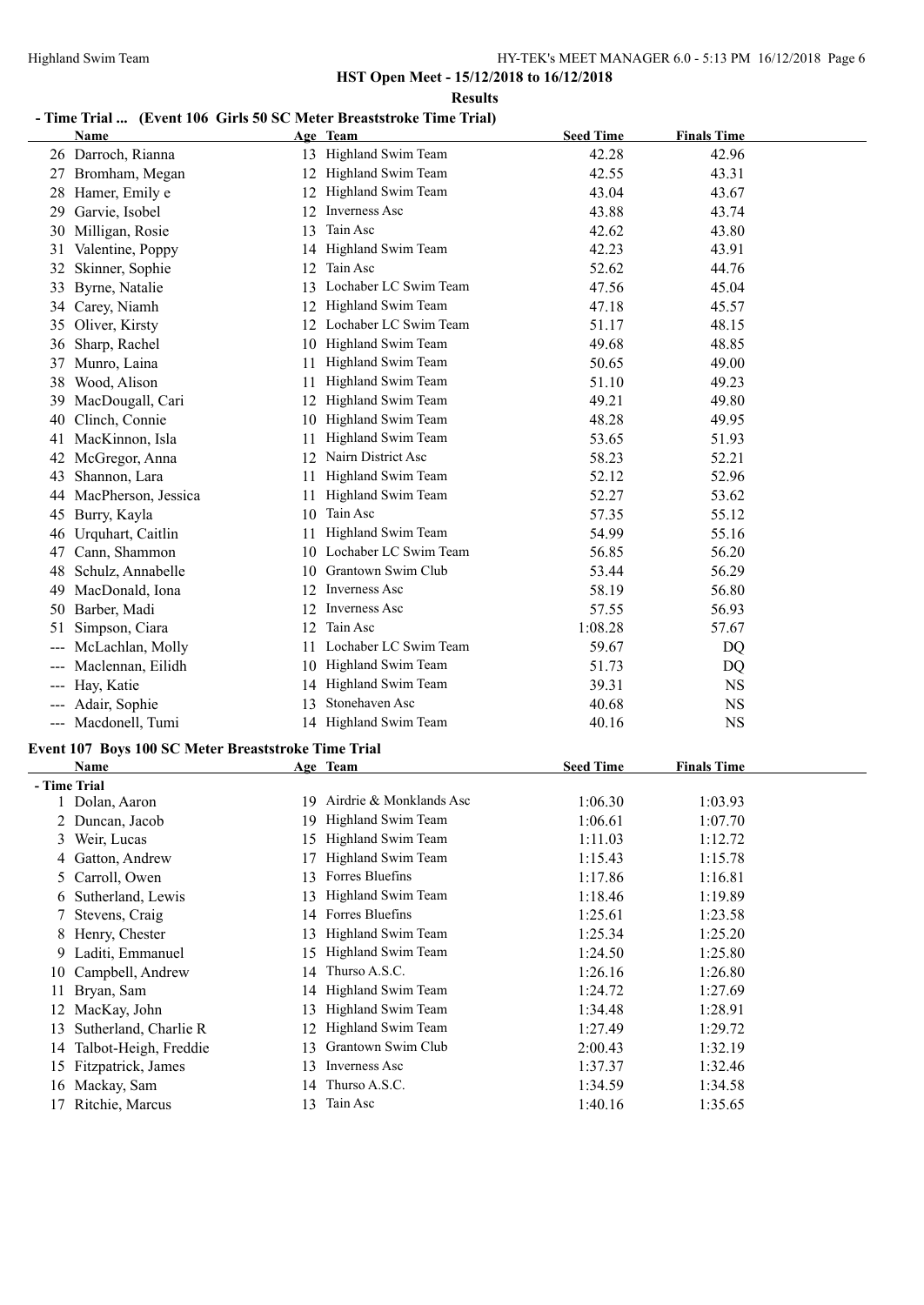# **- Time Trial ... (Event 107 Boys 100 SC Meter Breaststroke Time Trial)**

|              | <b>Name</b>                                             |    | Age Team                   | <b>Seed Time</b> | <b>Finals Time</b> |  |
|--------------|---------------------------------------------------------|----|----------------------------|------------------|--------------------|--|
|              | 18 Franklin, Angus                                      |    | 14 Highland Swim Team      | 1:30.27          | 1:38.08            |  |
|              | 19 Urquhart, Bailey                                     |    | 12 Highland Swim Team      | 1:39.05          | 1:40.38            |  |
|              | 20 Foxcroft, Kaii                                       |    | 12 Inverness Asc           | 1:43.31          | 1:43.36            |  |
|              | 21 Martin, Jamie                                        |    | 12 Highland Swim Team      | 1:43.84          | 1:44.13            |  |
|              | 22 Morrison, Dylan                                      |    | 12 Highland Swim Team      | 1:45.95          | 1:44.14            |  |
| 23           | Knapman, Matthew                                        |    | 12 Thurso A.S.C.           | 1:47.66          | 1:44.53            |  |
|              | 24 Urquhart, William                                    |    | 13 Nairn District Asc      | 1:41.44          | 1:44.79            |  |
| 25           | Armitage, Tom                                           | 11 | Thurso A.S.C.              | 1:58.87          | 1:47.80            |  |
| 26           | Hamer, George                                           |    | 10 Highland Swim Team      | 1:52.21          | 1:49.02            |  |
| 27           | Joy, Finlay                                             |    | 12 Inverness Asc           | 1:48.89          | 1:52.37            |  |
| 28           | Loughray, Cameron                                       |    | 12 Lochaber LC Swim Team   | 2:17.22          | 1:52.66            |  |
| 29           | Armitage, Jed                                           | 10 | Thurso A.S.C.              | 1:59.89          | 1:55.95            |  |
| 30           | Maclennan, Struan                                       | 12 | Nairn District Asc         | 2:07.65          | 2:07.92            |  |
|              | --- Thompson, Alex                                      |    | 12 Buckie Asc              | 1:40.71          | <b>DNF</b>         |  |
|              | <b>Event 108 Girls 50 SC Meter Butterfly Time Trial</b> |    |                            |                  |                    |  |
|              | <b>Name</b>                                             |    | Age Team                   | <b>Seed Time</b> | <b>Finals Time</b> |  |
| - Time Trial |                                                         |    |                            |                  |                    |  |
|              | 1 Mill, Emma S                                          |    | 13 Highland Swim Team      | 29.38            | 30.07              |  |
|              | 2 Wood, Maree                                           | 15 | Highland Swim Team         | 29.78            | 30.59              |  |
|              | *3 Reid, Anna                                           |    | 15 Nairn District Asc      | 31.33            | 31.35              |  |
|              | *3 Prosser, Fay                                         | 18 | Highland Swim Team         | 31.23            | 31.35              |  |
|              | 5 Maclean, Jenna                                        |    | 14 Highland Swim Team      | 31.07            | 31.36              |  |
|              | 6 Cosens, Elise                                         |    | 13 Highland Swim Team      | 30.42            | 31.37              |  |
| 7            | McDonald, Lucy J                                        |    | 15 Thurso A.S.C.           | 31.10            | 31.76              |  |
|              | 8 Beattie, Louise                                       |    | 15 Highland Swim Team      | 30.57            | 31.85              |  |
| 9.           | Mcmaster, Danielle                                      |    | 14 Grantown Swim Club      | 31.55            | 31.96              |  |
| 10           | Rolink, Shannon M                                       |    | 14 Airdrie & Monklands Asc | 32.20            | 32.21              |  |
| 11           | Kay, Lyndsey                                            |    | 22 Airdrie & Monklands Asc | 31.40            | 32.25              |  |
| 12           | Clark, Evie-Jay                                         |    | 13 Highland Swim Team      | 32.08            | 32.27              |  |
| 13           | McKay, Aimee                                            | 17 | Highland Swim Team         | 33.25            | 32.45              |  |
|              | 14 Loughray, Hannah                                     | 13 | Highland Swim Team         | 32.81            | 32.50              |  |
|              | 15 Lawrie, Brooke                                       | 17 | Highland Swim Team         | 33.23            | 32.58              |  |
|              | 16 Macdougall, Ellie Kate                               | 14 | Highland Swim Team         | 32.05            | 32.72              |  |
|              | 17 Maclean, Danni                                       | 13 | Highland Swim Team         | 32.65            | 32.83              |  |
|              | *18 Morland, Scarlett                                   | 15 | Highland Swim Team         | 33.10            | 32.85              |  |
|              | *18 Coia-Gamble, Kaitlin                                |    | 14 Highland Swim Team      | 33.07            | 32.85              |  |
| 20           | MacBean, Mairi                                          |    | 14 Highland Swim Team      | 33.07            | 32.92              |  |
| 21           | Williamson, Amy                                         | 14 | Highland Swim Team         | 33.05            | 33.03              |  |
| 22           | Wisely, Daisy                                           | 15 | Highland Swim Team         | 31.30            | 33.43              |  |
| 23           | Fishenden, Emma                                         | 15 | Highland Swim Team         | 31.91            | 33.88              |  |
| 24           | Smith-Macaulay, Rosie                                   | 15 | Highland Swim Team         | 33.98            | 34.20              |  |
| 25           | Mcmaster, Lucy-Ella                                     | 12 | Grantown Swim Club         | 34.39            | 34.36              |  |
| 26           | Murray, Katie                                           | 18 | Swim Western Isles         | 33.03            | 34.46              |  |
| 27           | Macdonald, Isla                                         | 12 | Highland Swim Team         | 33.46            | 34.51              |  |
| 28           | Schulz, Jessica                                         | 14 | Highland Swim Team         | 33.29            | 34.69              |  |
| 29           | Cormack, Emma                                           | 14 | Thurso A.S.C.              | 34.63            | 34.95              |  |
| 30           | Valentine, Poppy                                        | 14 | Highland Swim Team         | 35.00            | 35.04              |  |
| 31           | MacLeod, Olivia                                         | 13 | Highland Swim Team         | 32.34            | 35.15              |  |
| 32           | Ross, Eleanor                                           | 12 | Highland Swim Team         | 38.12            | 35.30              |  |
| 33           | Gordon, Siobhan                                         | 16 | Highland Swim Team         | 34.55            | 35.43              |  |
|              | 34 MacPherson, Alice Ann                                |    | 14 Highland Swim Team      | 35.00            | 35.82              |  |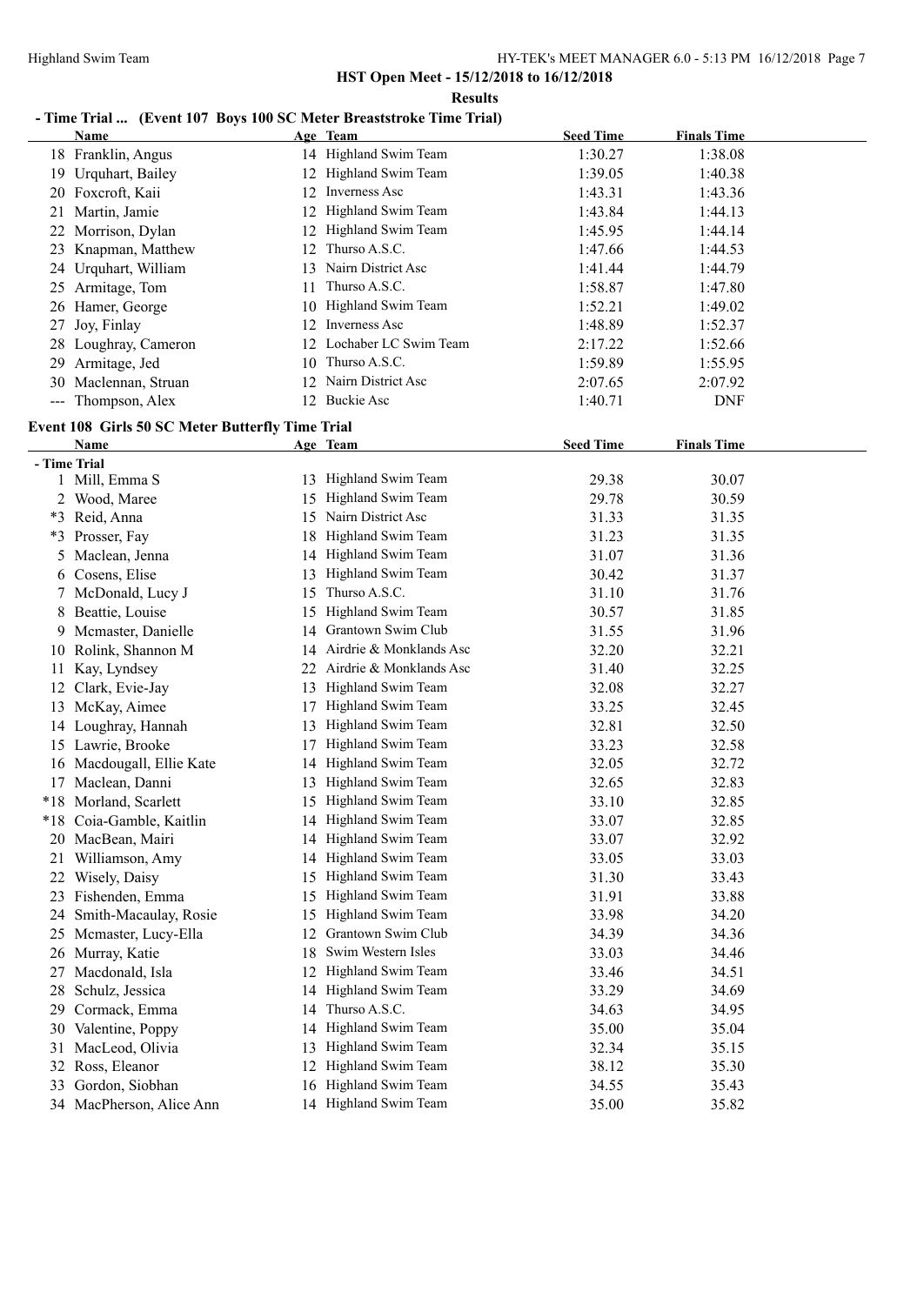#### **Results**

# **- Time Trial ... (Event 108 Girls 50 SC Meter Butterfly Time Trial)**

|     | Name                 |     | Age Team                      | <b>Seed Time</b> | <b>Finals Time</b> |
|-----|----------------------|-----|-------------------------------|------------------|--------------------|
|     | 35 Grist, Emily      |     | 12 Inverness Asc              | 35.62            | 35.93              |
|     | 36 Bromham, Megan    |     | 12 Highland Swim Team         | 36.19            | 36.01              |
| 37  | Waudby -west, Freya  |     | 16 Inverness Asc              | 36.52            | 36.31              |
| 38  | Sheldon, Megan       |     | 13 Highland Swim Team         | 35.36            | 36.71              |
| 39  | MacCallum, Rhianna   |     | 14 Lochaber LC Swim Team      | 37.43            | 36.75              |
| 40  | Milligan, Rosie      |     | 13 Tain Asc                   | 38.44            | 36.89              |
| 41  | May, Rachel          |     | 14 Thurso A.S.C.              | 40.25            | 36.93              |
|     | 42 Martin, Rosie     |     | 14 Highland Swim Team         | 38.31            | 36.95              |
| 43. | Darroch, Rianna      |     | 13 Highland Swim Team         | 37.22            | 37.02              |
| 44  | Mill, Kate           | 11  | Highland Swim Team            | 38.29            | 37.55              |
|     | 45 Byrne, Natalie    | 13  | Lochaber LC Swim Team         | 41.03            | 37.77              |
| 46  | Skinner, Sophie      | 12  | Tain Asc                      | 46.73            | 37.85              |
| 47  | Woodman, Darcey      | 12  | Highland Swim Team            | 41.63            | 38.42              |
| 48  | McGibbon, Kaitlyn    | 15  | Inverness Asc                 | 40.66            | 38.77              |
| 49  | Urquhart, Rachel     |     | 16 Nairn District Asc         | 40.00            | 38.91              |
|     | 50 Oliver, Kirsty    |     | 12 Lochaber LC Swim Team      | 40.15            | 40.90              |
| 51  | Clokie, Annabelle    | 13  | Highland Swim Team            | 41.16            | 42.77              |
| 52  | Garvie, Isobel       | 12  | Inverness Asc                 | 43.07            | 43.49              |
| 53  | Anderson, Lauren     |     | 12 Forres Bluefins            | 48.57            | 44.03              |
| 54  | McGregor, Anna       |     | 12 Nairn District Asc         | 48.37            | 45.28              |
| 55  | Gunn, Joanna         |     | 12 Wick Amateur Swimming Club | 42.59            | 45.38              |
|     | 56 Hamer, Emily e    |     | 12 Highland Swim Team         | 42.24            | 46.34              |
| 57  | Suggett, Kirstie     |     | 14 Nairn District Asc         | 55.79            | 47.10              |
| 58. | MacDougall, Cari     |     | 12 Highland Swim Team         | 44.88            | 47.25              |
|     | 59 Ross, Eve         | 11  | Highland Swim Team            | 42.71            | 47.26              |
|     | 60 Burry, Kayla      | 10  | Tain Asc                      | 48.76            | 47.94              |
| 61  | Schulz, Annabelle    | 10. | Grantown Swim Club            | 49.66            | 48.20              |
| 62  | Clinch, Connie       | 10  | Highland Swim Team            | 43.40            | 48.23              |
|     | 63 Fisher, Megan     |     | 12 Tain Asc                   | 46.27            | 48.48              |
|     | 64 Urquhart, Caitlin | 11  | Highland Swim Team            | 47.36            | 48.53              |
|     | 65 Barber, Madi      |     | 12 Inverness Asc              | 47.69            | 48.88              |
|     | 66 Maclennan, Eilidh |     | 10 Highland Swim Team         | 48.13            | 49.65              |
|     | 67 Carey, Niamh      |     | 12 Highland Swim Team         | 49.72            | 49.87              |
| 68  | Simpson, Ciara       |     | 12 Tain Asc                   | 49.66            | 50.57              |
| 69  | Sharp, Rachel        | 10  | Highland Swim Team            | 49.64            | 51.32              |
| 70  | Houston, Abbie       |     | 12 Inverness Asc              | 56.53            | 53.94              |
| 71  | McLachlan, Molly     |     | 11 Lochaber LC Swim Team      | 1:04.63          | 1:04.73            |
| --- | Adair, Sophie        | 13  | Stonehaven Asc                | 35.00            | NS                 |
|     | --- Macdonell, Tumi  |     | 14 Highland Swim Team         | 32.34            | <b>NS</b>          |
|     |                      |     |                               |                  |                    |

#### **Event 109 Boys 400 SC Meter Freestyle Relay Time Trial Team Relay Relay Seed Time Finals Time**

 **- Time Trial**

| <b>THILE THAT</b>     |                         |                             |                             |
|-----------------------|-------------------------|-----------------------------|-----------------------------|
| Highland Swim Team    | E                       | NT                          | 4:21.97                     |
| 1) Cann, William 17   | 2) Sutherland, Lewis 13 | 3) Sutherland, Charlie R 12 | 4) Cann, Sean 11            |
| 2 Highland Swim Team  |                         | NT                          | 4:23.05                     |
| 1) Weir, Lucas 15     | 2) MacKay, John 13      | 3) Bryan, Sam 14            | 4) Morrison, Dylan 12       |
| 3 Highland Swim Team  | В                       | NT                          | 4:29.47                     |
| 1) Squires, Graeme 17 | 2) Hamilton, Jack 17    | 3) Franklin, Angus 14       | 4) Hamer, George 10         |
| 4 Inverness Asc       | А                       | 4:31.15                     | 4:33.90                     |
| 1) Richards, Max 15   | 2) Houston, Aaron 15    | 3) Fitzpatrick, James 13    | 4) Lewthwaite, Alexander 17 |
|                       |                         |                             |                             |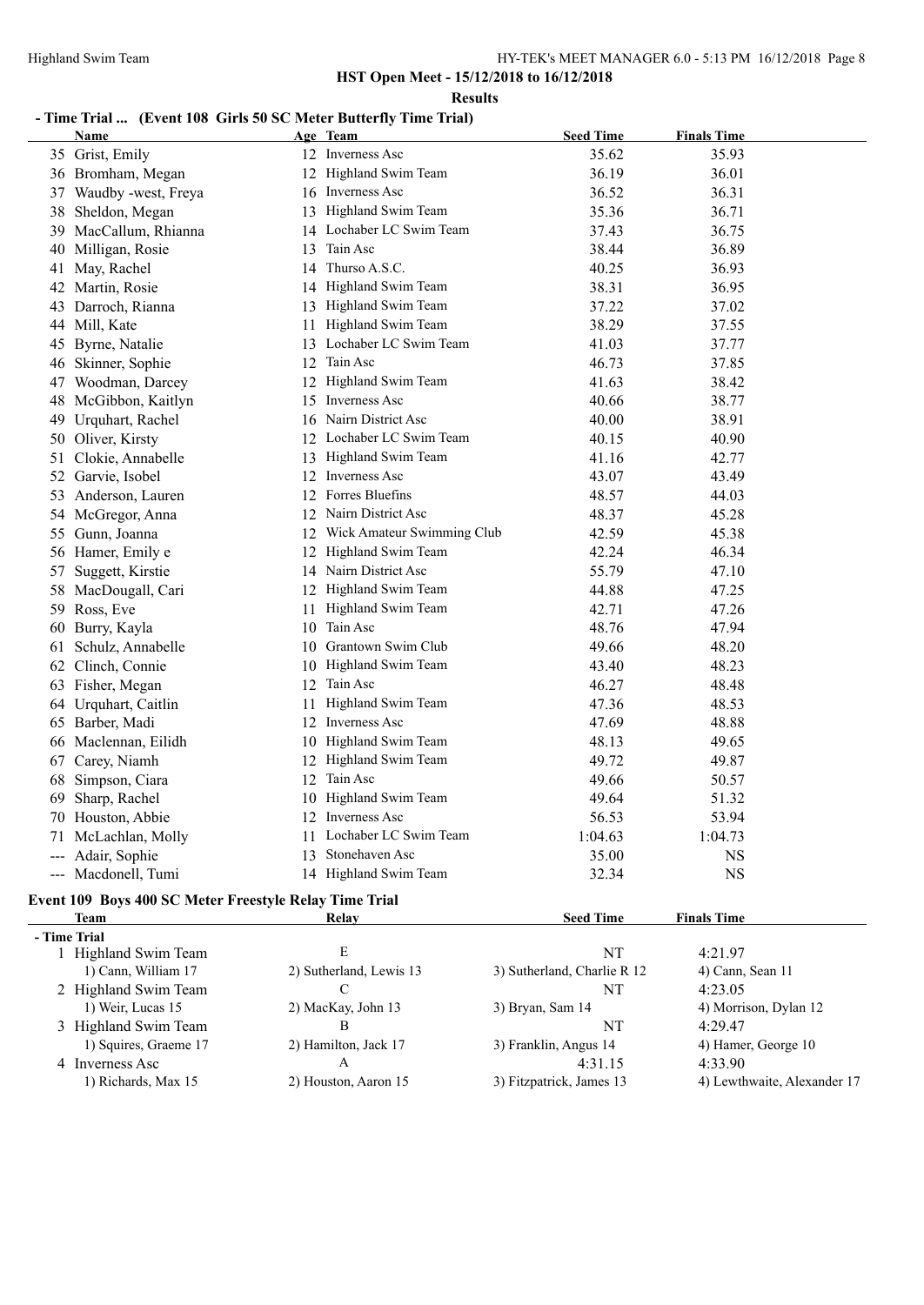#### HY-TEK's MEET MANAGER 6.0 - 5:13 PM 16/12/2018 Page 9

**HST Open Meet - 15/12/2018 to 16/12/2018**

**Results**

#### **- Time Trial ... (Event 109 Boys 400 SC Meter Freestyle Relay Time Trial)**

|     | Team                                       | <b>Relay</b>                  | <b>Seed Time</b>       | <b>Finals Time</b>     |
|-----|--------------------------------------------|-------------------------------|------------------------|------------------------|
|     | 5 Highland Swim Team                       | A                             | NT                     | 4:37.26                |
|     | 1) Duncan, Jacob 19                        | 2) Gatton, Andrew 17          | 3) Urquhart, Bailey 12 | 4) Martin, Jamie 12    |
|     | 6 Highland Swim Team                       | D                             | NT                     | 4:39.57                |
|     | 1) Henry, Chester 13                       | 2) Laditi, Emmanuel 15        | 3) Austin, Lewis 12    | 4) Klimas, Owen 12     |
|     | --- Thurso A.S.C.                          | A                             | NT                     | DQ                     |
|     | 1) Armitage, Tom 11                        | 2) Knapman, Matthew 12        | 3) Mackay, Sam 14      | 4) Campbell, Andrew 14 |
|     | Event 201 Boys 100 SC Meter IM Time Trial  |                               |                        |                        |
|     | Name                                       | Age Team                      | <b>Seed Time</b>       | <b>Finals Time</b>     |
|     | - Time Trial                               |                               |                        |                        |
|     | 1 Hanlon, Matthew                          | 16 Swim Western Isles         | 1:09.52                | 1:06.09                |
|     | 2 Hamilton, Jack                           | Highland Swim Team<br>17      | 1:06.02                | 1:07.47                |
|     | 3 McKean, Lewis                            | 16 Airdrie & Monklands Asc    | 1:10.76                | 1:08.74                |
|     | 4 Cann, William                            | 17 Highland Swim Team         | 1:08.35                | 1:10.28                |
|     | 5 Lewthwaite, Alexander                    | Inverness Asc<br>17           | 1:12.33                | 1:10.59                |
|     | 6 Stevens, Craig                           | 14 Forres Bluefins            | 1:18.80                | 1:14.33                |
|     | 7 McKean, Blair                            | 13 Airdrie & Monklands Asc    | 1:12.78                | 1:14.35                |
|     | 8 Laditi, Emmanuel                         | 15 Highland Swim Team         | 1:11.69                | 1:14.69                |
|     | 9 MacKay, John                             | 13 Highland Swim Team         | 1:21.09                | 1:15.23                |
|     | 10 Richards, Max                           | 15 Inverness Asc              | 1:16.43                | 1:16.48                |
| 11  | Campbell, Andrew                           | 14 Thurso A.S.C.              | 1:22.01                | 1:16.69                |
|     | 12 Talbot-Heigh, Freddie                   | 13 Grantown Swim Club         | 1:17.15                | 1:17.56                |
|     | 13 Bryan, Sam                              | 14 Highland Swim Team         | 1:19.28                | 1:18.87                |
|     | 14 Bryson, Gregor                          | Airdrie & Monklands Asc<br>13 | 1:14.69                | 1:19.37                |
|     | 15 Fitzpatrick, James                      | Inverness Asc<br>13           | 1:22.53                | 1:20.03                |
|     | 16 Klimas, Owen                            | Highland Swim Team<br>12      | 1:25.50                | 1:21.21                |
|     | 17 Forgie, Christian                       | 16 Nairn District Asc         | 1:23.56                | 1:22.01                |
|     | 18 Reid, Hamish                            | Inverness Asc<br>15           | 1:22.82                | 1:22.20                |
| 19  | Austin, Lewis                              | 12 Highland Swim Team         | 1:25.69                | 1:22.39                |
|     | 20 Franklin, Angus                         | 14 Highland Swim Team         | 1:18.77                | 1:22.40                |
|     | 21 Mackay, Sam                             | 14 Thurso A.S.C.              | 1:25.12                | 1:24.58                |
|     | 22 Urquhart, Bailey                        | 12 Highland Swim Team         | 1:24.80                | 1:24.62                |
| 23. | Thompson, Alex                             | 12 Buckie Asc                 | 1:25.52                | 1:25.13                |
|     | 24 Ritchie, Marcus                         | Tain Asc<br>13                | 1:28.91                | 1:26.18                |
|     | 25 Cann, Sean                              | Highland Swim Team<br>11      | 1:26.92                | 1:26.50                |
|     | 26 Houston, Aaron                          | 15 Inverness Asc              | 1:32.72                | 1:27.78                |
|     |                                            | 11 Thurso A.S.C.              | 1:32.05                | 1:30.17                |
|     | 27 Armitage, Tom<br>28 Morrison, Dylan     | 12 Highland Swim Team         | 1:30.12                | 1:31.02                |
|     | 29 Knapman, Matthew                        | 12 Thurso A.S.C.              | 1:38.49                | 1:33.89                |
|     | 30 Martin, Jamie                           | 12 Highland Swim Team         | 1:34.57                | 1:34.75                |
|     | 31 Loughray, Cameron                       | 12 Lochaber LC Swim Team      | 1:37.84                | 1:36.25                |
|     | 32 Hamer, George                           | 10 Highland Swim Team         | 1:36.37                | 1:36.74                |
|     | 33 Armitage, Jed                           | 10 Thurso A.S.C.              | 1:42.32                | 1:37.52                |
|     | 34 Dunlop, Shaughn                         | 11 Lochaber LC Swim Team      | 1:46.72                | 1:40.97                |
|     |                                            | 13 Naim District Asc          | 1:43.09                | 1:41.28                |
|     | 35 Urquhart, William<br>36 Baxter, Kris w  | 11 Thurso A.S.C.              | 1:51.98                | 1:42.56                |
|     | 37 Campbell, Craig R                       | 10 Thurso A.S.C.              |                        |                        |
|     |                                            |                               | 1:53.36                | 1:50.67                |
|     | Event 202 Girls 200 SC Meter IM Time Trial |                               |                        |                        |
|     | <b>Name</b>                                | Age Team                      | <b>Seed Time</b>       | <b>Finals Time</b>     |
|     | - Time Trial<br>1 Wood, Maree              | 15 Highland Swim Team         |                        |                        |
|     |                                            |                               | 2:35.07                | 2:32.98                |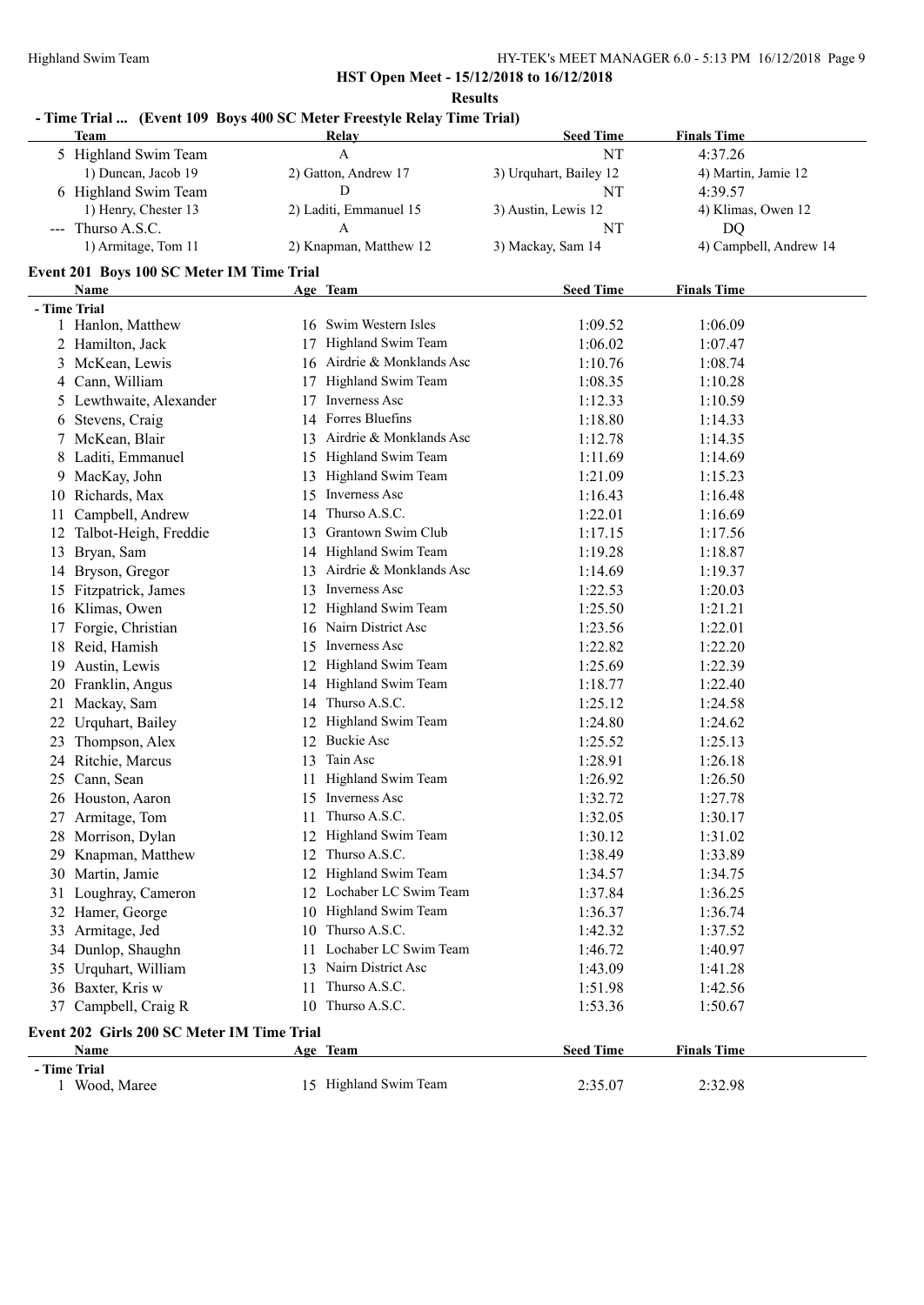#### **Results**

# **- Time Trial ... (Event 202 Girls 200 SC Meter IM Time Trial)**

|                            | <b>Name</b>                                                |    | Age Team                   | <b>Seed Time</b> | <b>Finals Time</b> |  |
|----------------------------|------------------------------------------------------------|----|----------------------------|------------------|--------------------|--|
|                            | 2 McKay, Aimee                                             | 17 | Highland Swim Team         | 2:33.58          | 2:34.85            |  |
| 3                          | Mill, Emma S                                               | 13 | Highland Swim Team         | 2:35.56          | 2:36.80            |  |
| 4                          | Clark, Evie-Jay                                            | 13 | Highland Swim Team         | 2:39.10          | 2:37.18            |  |
| $\mathcal{L}$              | Lawrie, Brooke                                             | 17 | Highland Swim Team         | 2:36.06          | 2:37.37            |  |
| 6                          | Schulz, Jessica                                            | 14 | Highland Swim Team         | 2:36.19          | 2:38.15            |  |
|                            | MacPherson, Alice Ann                                      | 14 | Highland Swim Team         | 2:41.38          | 2:40.10            |  |
| 8                          | Taylor, Lucy                                               | 19 | Airdrie & Monklands Asc    | 2:40.81          | 2:41.19            |  |
| 9.                         | Loughray, Hannah                                           | 13 | Highland Swim Team         | 2:42.95          | 2:42.26            |  |
| 10                         | Ross, Eleanor                                              | 12 | Highland Swim Team         | 2:49.49          | 2:42.43            |  |
| 11                         | Mackay, Eilidh                                             | 15 | Highland Swim Team         | 2:44.21          | 2:43.14            |  |
| 12                         | Macdonald, Isla                                            | 12 | Highland Swim Team         | 2:43.12          | 2:43.85            |  |
| 13                         | Murray, Katie                                              | 18 | Swim Western Isles         | 2:40.19          | 2:46.66            |  |
|                            | 14 Lowrie, Lauren                                          | 15 | Airdrie & Monklands Asc    | 2:44.05          | 2:46.90            |  |
|                            | 15 Williamson, Amy                                         | 14 | Highland Swim Team         | 2:44.49          | 2:47.05            |  |
|                            | 16 Czapla, Dobrochna                                       |    | 13 Lochaber LC Swim Team   | 3:06.50          | 2:53.33            |  |
|                            | 17 Arthur, Emily                                           |    | 14 Airdrie & Monklands Asc | 2:52.60          | 2:54.70            |  |
| 18                         | Bromham, Megan                                             |    | 12 Highland Swim Team      | 2:49.50          | 2:56.27            |  |
| 19                         | Wood, Claire                                               |    | 14 Highland Swim Team      | 2:58.25          | 2:57.08            |  |
| 20                         | May, Rachel                                                |    | 14 Thurso A.S.C.           | 3:29.53          | 2:57.20            |  |
| 21                         | Sheldon, Megan                                             | 13 | Highland Swim Team         | 2:53.81          | 2:58.74            |  |
| 22                         | Byrne, Natalie                                             |    | 13 Lochaber LC Swim Team   | 3:14.84          | 2:59.73            |  |
| 23                         | Urquhart, Rachel                                           |    | 16 Nairn District Asc      | 3:08.71          | 3:04.46            |  |
| 24                         | Waudby -west, Freya                                        |    | 16 Inverness Asc           | 3:00.99          | 3:07.33            |  |
| 25                         | McGibbon, Kaitlyn                                          |    | 15 Inverness Asc           | 3:17.93          | 3:07.35            |  |
|                            | 26 Woodman, Darcey                                         | 12 | Highland Swim Team         | 3:10.95          | 3:07.62            |  |
| 27                         | Bathgate, Sophie                                           |    | 13 Inverness Asc           | 3:13.87          | 3:09.16            |  |
|                            | 28 Murray, Melissa                                         |    | 17 Nairn District Asc      | 2:59.62          | 3:13.27            |  |
| 29                         | Ross, Lucie                                                | 13 | Wick Amateur Swimming Club | 3:55.33          | 3:14.35            |  |
| 30                         | Wood, Alison                                               | 11 | Highland Swim Team         | 3:16.49          | 3:16.70            |  |
| 31                         | Ross, Eve                                                  | 11 | Highland Swim Team         | 3:20.54          | 3:21.09            |  |
|                            | 32 Anderson, Lauren                                        |    | 12 Forres Bluefins         | 3:33.97          | 3:25.02            |  |
| 33                         | Garvie, Isobel                                             |    | 12 Inverness Asc           | 3:40.26          | 3:25.48            |  |
| 34                         | Gillespie, Sophie                                          |    | 15 Nairn District Asc      | 3:32.99          | 3:28.53            |  |
| 35                         | Garrow, Ella                                               |    | 10 Highland Swim Team      | 3:33.94          | 3:29.48            |  |
|                            | 36 Mackay, Megan                                           | 11 | Thurso A.S.C.              | 3:47.05          | 3:32.72            |  |
| 37                         | Clinch, Connie                                             |    | 10 Highland Swim Team      | 3:36.56          | 3:34.32            |  |
|                            | 38 Carey, Niamh                                            |    | 12 Highland Swim Team      | 3:36.10          | 3:38.82            |  |
| 39                         | MacPherson, Jessica                                        | 11 | Highland Swim Team         | 3:49.33          | 3:42.29            |  |
| 40                         | Gillespie, Rachael                                         | 11 | Highland Swim Team         | 4:00.78          | 3:52.18            |  |
|                            | Maclennan, Eilidh                                          | 10 | Highland Swim Team         | 3:58.03          | DQ                 |  |
| $\qquad \qquad \cdots$     | Main, Kirsten                                              | 11 | Highland Swim Team         | 3:42.00          | DQ                 |  |
| $\qquad \qquad - \qquad -$ | Baxter, Katie                                              | 12 | Thurso A.S.C.              | 3:21.69          | <b>DNF</b>         |  |
| $\qquad \qquad \cdots$     | Adair, Sophie                                              | 13 | Stonehaven Asc             | 2:48.58          | <b>NS</b>          |  |
|                            | --- MacBean, Mairi                                         | 14 | Highland Swim Team         | 2:43.17          | NS                 |  |
|                            | --- Clokie, Annabelle                                      |    | 13 Highland Swim Team      | 3:14.27          | <b>NS</b>          |  |
|                            |                                                            |    |                            |                  |                    |  |
|                            | Event 203 Boys 50 SC Meter Breaststroke Time Trial<br>Name |    |                            | <b>Seed Time</b> | <b>Finals Time</b> |  |
|                            | - Time Trial                                               |    | Age Team                   |                  |                    |  |
|                            | 1 Dolan, Aaron                                             |    | 19 Airdrie & Monklands Asc | 28.60            | 29.10              |  |
|                            | 2 Duncan, Jacob                                            |    | 19 Highland Swim Team      | 30.08            | 31.76              |  |
|                            | 3 Hanlon, Matthew                                          |    | 16 Swim Western Isles      | 31.57            | 31.77              |  |
|                            |                                                            |    |                            |                  |                    |  |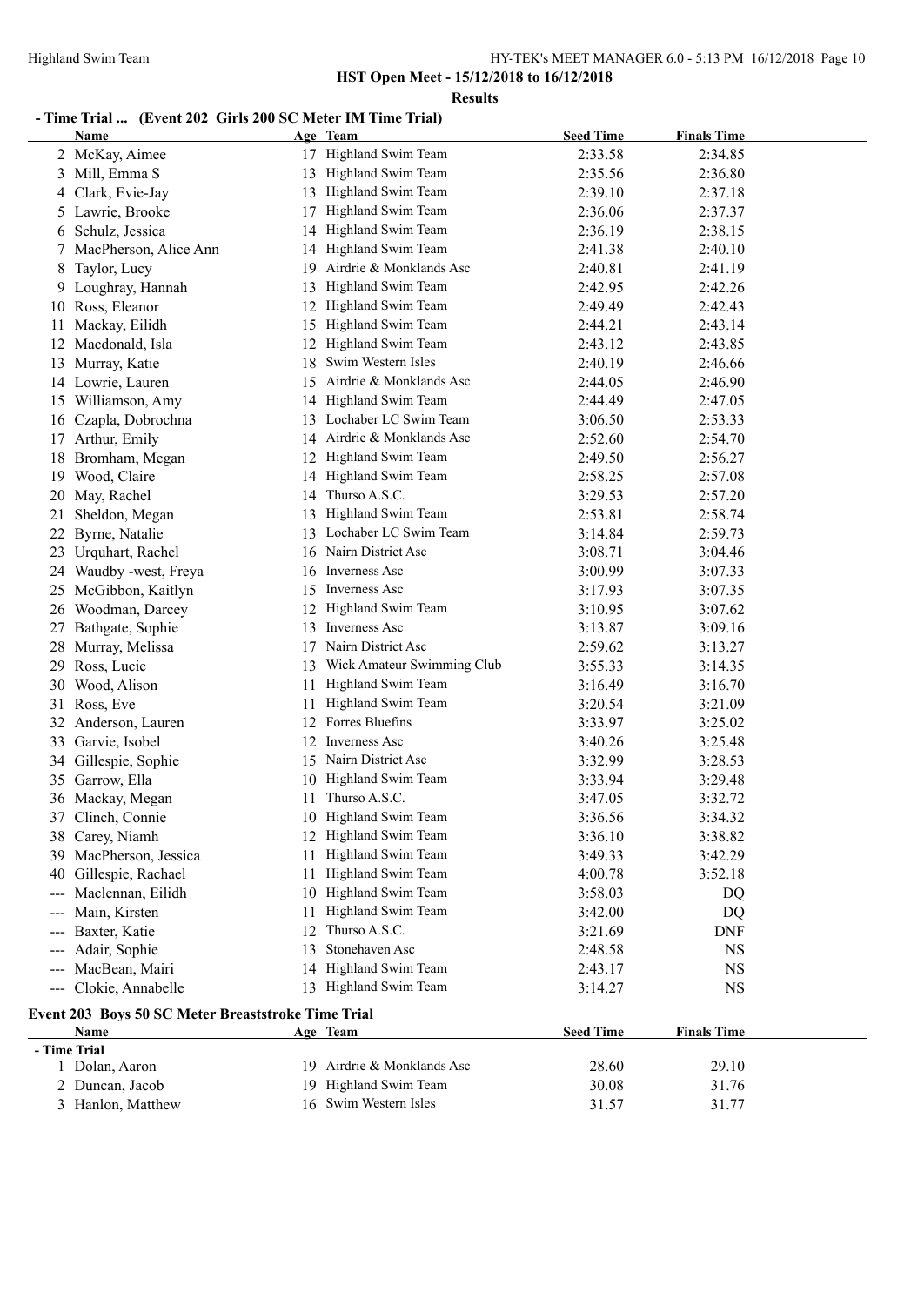#### **Results**

# **- Time Trial ... (Event 203 Boys 50 SC Meter Breaststroke Time Trial)**

|     | <b>Name</b>                                      |     | Age Team                                    | <b>Seed Time</b> | <b>Finals Time</b> |  |
|-----|--------------------------------------------------|-----|---------------------------------------------|------------------|--------------------|--|
|     | 4 Weir, Lucas                                    |     | 15 Highland Swim Team                       | 32.88            | 32.52              |  |
|     | 5 Gatton, Andrew                                 |     | 17 Highland Swim Team                       | 34.06            | 33.05              |  |
|     | 6 Talbot-Heigh, Joshua                           |     | 14 Grantown Swim Club                       | 38.09            | 34.74              |  |
| 7   | Carroll, Owen                                    |     | 13 Forres Bluefins                          | 36.60            | 35.21              |  |
| 8   | Sutherland, Lewis                                |     | 13 Highland Swim Team                       | 34.54            | 35.42              |  |
| 9   | Cann, William                                    |     | 17 Highland Swim Team                       | 36.18            | 36.08              |  |
|     | 10 Henry, Chester                                |     | 13 Highland Swim Team                       | 37.26            | 37.35              |  |
| 11  | Stevens, Craig                                   |     | 14 Forres Bluefins                          | 37.87            | 37.46              |  |
|     | 12 Laditi, Emmanuel                              |     | 15 Highland Swim Team                       | 36.99            | 37.91              |  |
|     | 13 Lewthwaite, Alexander                         |     | 17 Inverness Asc                            | 37.37            | 38.02              |  |
|     | 14 Bryan, Sam                                    |     | 14 Highland Swim Team                       | 38.64            | 38.76              |  |
|     | 15 Sutherland, Charlie R                         |     | 12 Highland Swim Team                       | 40.77            | 41.37              |  |
|     | 16 Franklin, Angus                               |     | 14 Highland Swim Team                       | 40.53            | 43.03              |  |
|     | 17 Reid, Hamish                                  |     | 15 Inverness Asc                            | 42.06            | 43.51              |  |
|     | 18 Austin, Lewis                                 |     | 12 Highland Swim Team                       | 44.80            | 44.18              |  |
|     | 19 Klimas, Owen                                  |     | 12 Highland Swim Team                       | 43.90            | 44.37              |  |
|     | 20 Urquhart, Bailey                              |     | 12 Highland Swim Team                       | 45.58            | 45.59              |  |
|     | Thompson, Alex                                   |     | 12 Buckie Asc                               | 46.88            | 45.71              |  |
| 21  | 22 Ritchie, Marcus                               |     | Tain Asc                                    |                  |                    |  |
|     |                                                  | 13  | Highland Swim Team                          | 44.90            | 45.88              |  |
| 23  | Cann, Sean                                       | 11  |                                             | 46.07            | 47.13              |  |
|     | 24 Riddoch-Smith, Dylan                          |     | 10 Forres Bluefins<br>13 Nairn District Asc | 49.31            | 48.43              |  |
| 25  | Urquhart, William                                |     |                                             | 49.34            | 48.66              |  |
|     | 26 Joy, Finlay                                   |     | 12 Inverness Asc                            | 48.18            | 48.97              |  |
|     | 27 Hamer, George                                 |     | 10 Highland Swim Team                       | 50.66            | 50.35              |  |
|     | 28 Morrison, Dylan                               |     | 12 Highland Swim Team                       | 47.77            | 51.17              |  |
|     | 29 McNeill, Ryan                                 | 11. | Wick Amateur Swimming Club                  | 58.13            | 54.98              |  |
|     | 30 Miller, Glenn                                 |     | 10 Wick Amateur Swimming Club               | 1:04.16          | 56.36              |  |
|     | 31 Maclennan, Struan                             |     | 12 Nairn District Asc                       | 57.50            | 56.78              |  |
|     | 32 Campbell, Craig R                             |     | 10 Thurso A.S.C.                            | 1:00.28          | 59.80              |  |
|     | --- Cormack, Liam                                |     | 12 Thurso A.S.C.                            | 1:07.00          | DQ                 |  |
|     | Event 204 Girls 50 SC Meter Freestyle Time Trial |     |                                             |                  |                    |  |
|     | Name                                             |     | Age Team                                    | <b>Seed Time</b> | <b>Finals Time</b> |  |
|     | - Time Trial                                     |     |                                             |                  |                    |  |
|     | 1 Wood, Maree                                    |     | 15 Highland Swim Team                       | 27.80            | 28.11              |  |
|     | 2 Cosens, Elise                                  |     | 13 Highland Swim Team                       | 27.13            | 28.17              |  |
|     | 3 Prosser, Fay                                   |     | 18 Highland Swim Team                       | 28.79            | 28.43              |  |
|     | 4 Fraser, Susan M                                |     | 49 Free Style SC                            | 28.76            | 28.80              |  |
|     | *5 Mcmaster, Danielle                            | 14  | Grantown Swim Club                          | 30.69            | 29.16              |  |
|     | *5 Mill, Emma S                                  | 13  | Highland Swim Team                          | 28.22            | 29.16              |  |
| 7   | Coia-Gamble, Kaitlin                             |     | 14 Highland Swim Team                       | 29.89            | 29.20              |  |
| 8   | Beattie, Louise                                  | 15  | Highland Swim Team                          | 28.28            | 29.22              |  |
| 9   | Reid, Anna                                       | 15  | Nairn District Asc                          | 29.36            | 29.30              |  |
| 10  | Hay, Katie                                       | 14  | Highland Swim Team                          | 27.73            | 29.33              |  |
| 11. | Macdonell, Tumi                                  |     | 14 Highland Swim Team                       | 27.89            | 29.68              |  |
|     | *12 Lawrie, Brooke                               | 17  | Highland Swim Team                          | 29.89            | 29.73              |  |
|     | *12 Valentine, Poppy                             | 14  | Highland Swim Team                          | 28.78            | 29.73              |  |
|     | 14 MacPherson, Alice Ann                         | 14  | Highland Swim Team                          | 30.00            | 29.76              |  |
| 15  | Schulz, Jessica                                  | 14  | Highland Swim Team                          | 29.59            | 29.83              |  |
|     | 16 McDonald, Lucy J                              | 15  | Thurso A.S.C.                               | 29.60            | 29.87              |  |
| 17  | McKay, Aimee                                     | 17  | Highland Swim Team                          | 29.18            | 29.89              |  |
|     | 18 Kay, Lyndsey                                  |     | 22 Airdrie & Monklands Asc                  | 28.50            | 29.91              |  |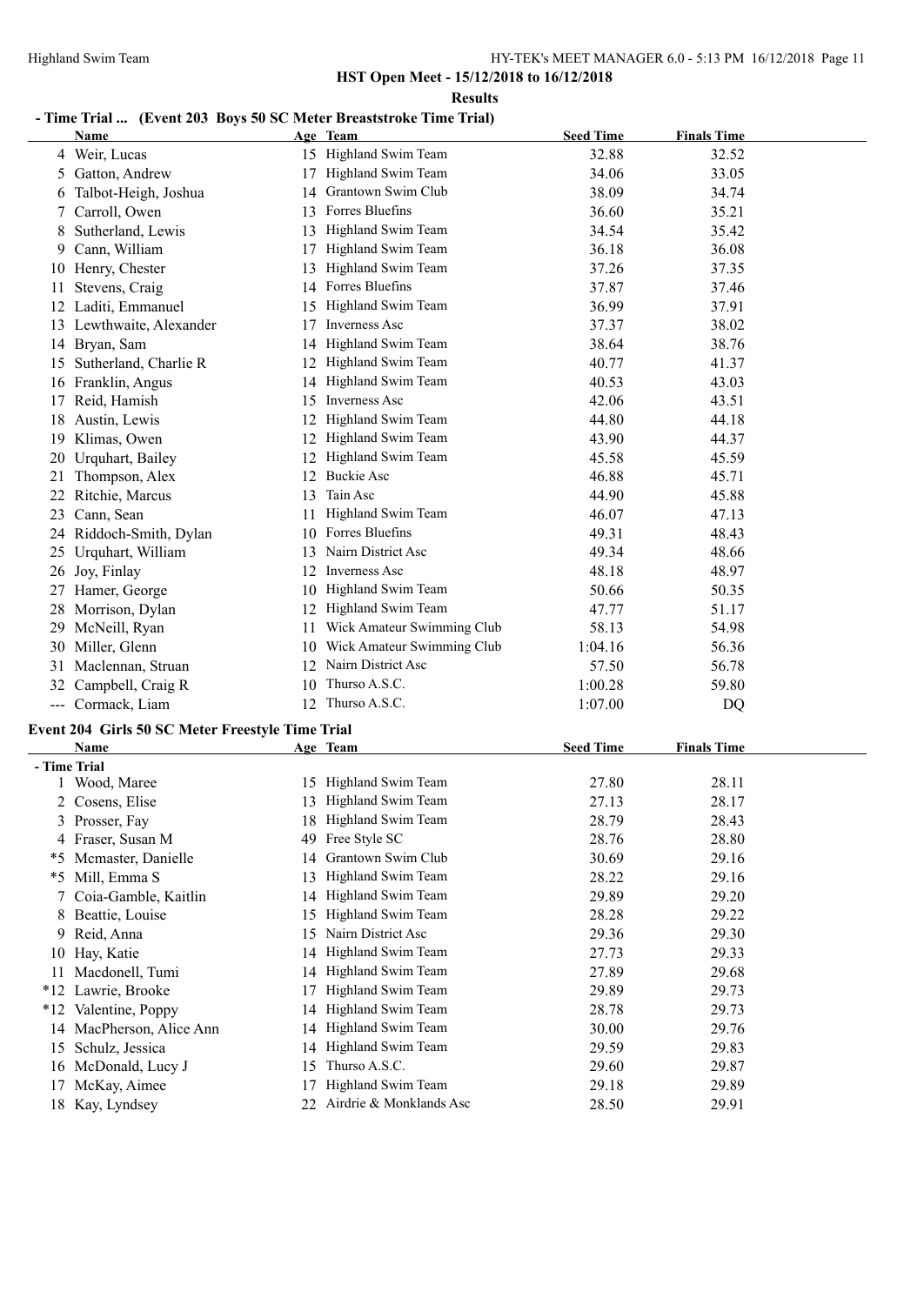#### **Results**

# **- Time Trial ... (Event 204 Girls 50 SC Meter Freestyle Time Trial)**

|    | Name                                    |     | Age Team                                          | <b>Seed Time</b> | <b>Finals Time</b> |
|----|-----------------------------------------|-----|---------------------------------------------------|------------------|--------------------|
|    | 19 Smith-Macaulay, Rosie                |     | 15 Highland Swim Team                             | 29.34            | 29.94              |
|    | 20 Maclean, Danni                       |     | 13 Highland Swim Team                             | 29.77            | 29.95              |
|    | 21 Buchanan, Lauren                     |     | 16 Airdrie & Monklands Asc                        | 29.20            | 29.97              |
|    | 22 Clark, Evie-Jay                      | 13  | Highland Swim Team                                | 30.94            | 30.03              |
|    | 23 Fishenden, Emma                      |     | 15 Highland Swim Team                             | 29.20            | 30.06              |
|    | 24 Morland, Scarlett                    | 15  | Highland Swim Team                                | 30.11            | 30.09              |
| 25 | Taylor, Lucy                            | 19. | Airdrie & Monklands Asc                           | 29.00            | 30.10              |
|    | 26 MacBean, Mairi                       |     | 14 Highland Swim Team                             | 29.91            | 30.15              |
| 27 | Gordon, Siobhan                         |     | 16 Highland Swim Team                             | 29.91            | 30.16              |
| 28 | Rolink, Shannon M                       |     | Airdrie & Monklands Asc                           | 29.60            | 30.27              |
| 29 | Loughray, Hannah                        | 13  | Highland Swim Team                                | 31.87            | 30.49              |
|    | 30 Macdougall, Ellie Kate               | 14  | Highland Swim Team                                | 29.62            | 30.50              |
|    | 31 Wisely, Daisy                        | 15  | Highland Swim Team                                | 29.10            | 30.54              |
| 32 | Mcmaster, Lucy-Ella                     | 12  | Grantown Swim Club                                | 33.04            | 30.62              |
|    | 33 Bromham, Megan                       | 12  | Highland Swim Team                                | 30.34            | 30.90              |
|    | 34 Arthur, Emily                        |     | 14 Airdrie & Monklands Asc                        | 30.40            | 30.92              |
|    | 35 Cormack, Emma                        | 14  | Thurso A.S.C.                                     | 31.17            | 31.10              |
|    | 36 Williamson, Amy                      |     | 14 Highland Swim Team                             | 30.43            | 31.31              |
|    | 37 Macdonald, Isla                      |     | 12 Highland Swim Team                             | 30.45            | 31.40              |
|    | 38 Murray, Katie                        |     | 18 Swim Western Isles                             | 29.86            | 31.47              |
|    |                                         |     | 15 Airdrie & Monklands Asc                        |                  |                    |
| 39 | Lowrie, Lauren<br>Waudby -west, Freya   |     | 16 Inverness Asc                                  | 30.20            | 31.90              |
| 40 |                                         |     |                                                   | 30.97            | 32.37              |
| 41 | Wood, Claire                            |     | 14 Highland Swim Team                             | 32.46            | 32.42              |
| 42 | Sheldon, Megan                          |     | 13 Highland Swim Team<br>13 Lochaber LC Swim Team | 32.51            | 32.78              |
| 43 | Czapla, Dobrochna<br>MacCallum, Rhianna |     | 14 Lochaber LC Swim Team                          | 36.25<br>33.93   | 32.83              |
| 44 | 45 Darroch, Rianna                      |     | 13 Highland Swim Team                             | 31.66            | 32.84<br>32.85     |
|    |                                         |     | 13 Tain Asc                                       | 32.70            | 33.28              |
| 47 | 46 Milligan, Rosie<br>Oliver, Kirsty    |     | 12 Lochaber LC Swim Team                          | 33.43            | 33.40              |
| 48 | Byrne, Natalie                          |     | 13 Lochaber LC Swim Team                          | 34.78            | 33.51              |
| 49 | Woodman, Darcey                         |     | 12 Highland Swim Team                             | 34.58            | 34.14              |
|    | 50 May, Rachel                          |     | 14 Thurso A.S.C.                                  | 35.87            | 34.24              |
|    |                                         | 12  | Tain Asc                                          | 39.51            | 34.28              |
| 51 | Skinner, Sophie                         |     | Highland Swim Team                                | 35.09            |                    |
|    | 52 Mill, Kate<br>53 Hamer, Emily e      | 11  | 12 Highland Swim Team                             |                  | 34.65<br>34.85     |
|    | 54 Gunn, Joanna                         |     | 12 Wick Amateur Swimming Club                     | 34.33<br>35.60   | 35.02              |
|    | 55 Clokie, Annabelle                    |     | 13 Highland Swim Team                             | 36.31            | 35.96              |
|    | 56 MacDougall, Cari                     |     | 12 Highland Swim Team                             | 36.71            | 36.21              |
|    | 57 McGibbon, Kaitlyn                    | 15  | Inverness Asc                                     | 36.20            | 36.75              |
| 58 | Wood, Alison                            | 11  | Highland Swim Team                                | 36.16            | 37.28              |
| 59 | Garvie, Isobel                          | 12  | Inverness Asc                                     | 36.70            | 37.34              |
| 60 | Gillespie, Sophie                       | 15  | Nairn District Asc                                | 35.94            | 37.95              |
|    |                                         | 10  | Grantown Swim Club                                |                  |                    |
| 61 | Schulz, Annabelle                       |     | 14 Nairn District Asc                             | 38.84            | 38.20              |
| 62 | Suggett, Kirstie                        |     |                                                   | 42.06            | 38.32              |
|    | 63 Barber, Madi                         |     | 12 Inverness Asc                                  | 39.06            | 38.34              |
| 64 | Urquhart, Caitlin                       | 11  | Highland Swim Team                                | 36.35            | 38.40              |
|    | 65 Fisher, Megan                        |     | 12 Tain Asc                                       | 38.71            | 39.21              |
| 66 | Carey, Niamh                            | 12  | Highland Swim Team                                | 38.23            | 39.33              |
| 67 | Burry, Kayla                            |     | 10 Tain Asc                                       | 41.56            | 39.88              |
| 68 | Clinch, Connie                          |     | 10 Highland Swim Team                             | 38.47            | 40.16              |
| 69 | Cann, Shammon                           |     | 10 Lochaber LC Swim Team                          | 39.44            | 40.32              |
|    | *70 Sharp, Rachel                       |     | 10 Highland Swim Team                             | 39.76            | 40.43              |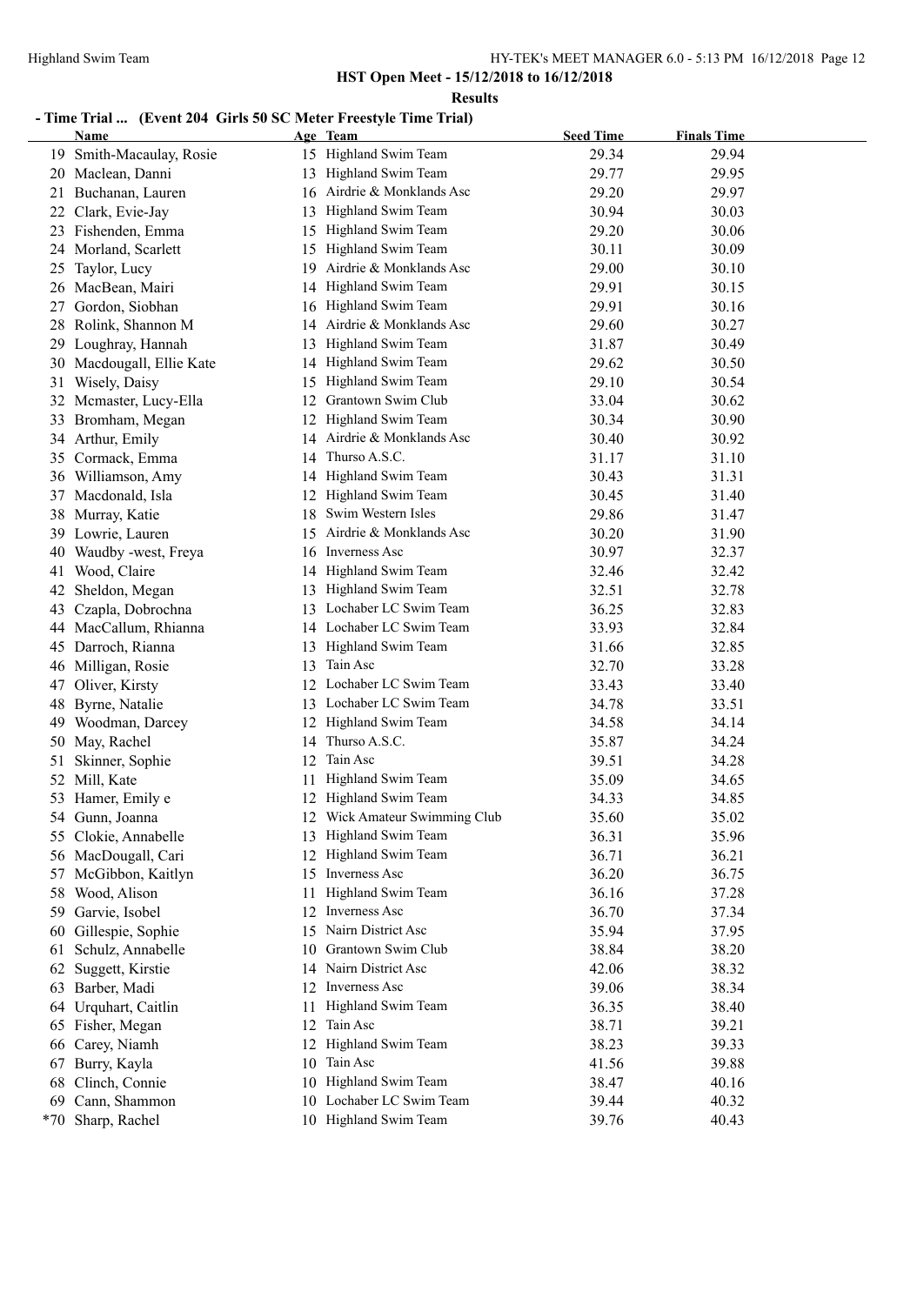**Results**

#### **- Time Trial ... (Event 204 Girls 50 SC Meter Freestyle Time Trial)**

|               | Name                                                   |     | Age Team                      | <b>Seed Time</b> | <b>Finals Time</b> |  |
|---------------|--------------------------------------------------------|-----|-------------------------------|------------------|--------------------|--|
|               | *70 May, Shannon                                       |     | 11 Thurso A.S.C.              | 44.05            | 40.43              |  |
|               | 72 McNeill, Erin                                       |     | 12 Wick Amateur Swimming Club | 41.09            | 40.47              |  |
|               | 73 MacPherson, Jessica                                 | 11. | Highland Swim Team            | 38.03            | 40.95              |  |
|               | 74 Simpson, Ciara                                      |     | 12 Tain Asc                   | 44.75            | 41.13              |  |
|               | 75 Maclennan, Eilidh                                   |     | 10 Highland Swim Team         | 40.43            | 41.48              |  |
|               | 76 MacKinnon, Isla                                     | 11. | Highland Swim Team            | 44.50            | 41.69              |  |
|               | 77 Brown, Keira                                        |     | 13 Nairn District Asc         | 47.56            | 42.59              |  |
|               | 78 Moore, Eleanor                                      |     | 10 Grantown Swim Club         | 1:01.49          | 43.63              |  |
| 79.           | McLachlan, Molly                                       |     | 11 Lochaber LC Swim Team      | 44.94            | 45.36              |  |
| 80            | MacDonald, Iona                                        |     | 12 Inverness Asc              | 45.42            | 46.43              |  |
|               | --- Munro, Laina                                       | 11. | Highland Swim Team            | 40.61            | DQ                 |  |
|               | --- Maclean, Jenna                                     |     | 14 Highland Swim Team         | 27.22            | DQ                 |  |
|               | --- Adair, Sophie                                      | 13  | Stonehaven Asc                | 30.00            | <b>NS</b>          |  |
|               | <b>Event 205 Boys 50 SC Meter Butterfly Time Trial</b> |     |                               |                  |                    |  |
|               | Name                                                   |     | Age Team                      | <b>Seed Time</b> | <b>Finals Time</b> |  |
| - Time Trial  |                                                        |     |                               |                  |                    |  |
|               | 1 Dolan, Aaron                                         |     | 19 Airdrie & Monklands Asc    | 27.30            | 26.92              |  |
|               | 2 Gatton, Andrew                                       | 17  | Highland Swim Team            | 27.07            | 28.17              |  |
|               | 3 Lamb, Stephen                                        |     | 26 Airdrie & Monklands Asc    | 25.86            | 28.55              |  |
| 4             | Squires, Graeme                                        | 17  | Highland Swim Team            | 28.86            | 28.58              |  |
| $\mathcal{L}$ | Weir, Lucas                                            | 15  | Highland Swim Team            | 30.12            | 29.27              |  |
| b             | Hamilton, Jack                                         | 17  | Highland Swim Team            | 29.19            | 29.60              |  |
|               | 7 Hanlon, Matthew                                      | 16  | Swim Western Isles            | 29.89            | 30.22              |  |
| 8             | Airey, Andrew                                          | 16  | Inverness Asc                 | 31.61            | 30.74              |  |
| 9.            | Carroll, Owen                                          |     | 13 Forres Bluefins            | 31.50            | 30.91              |  |
|               | *10 Lewthwaite, Alexander                              | 17  | Inverness Asc                 | 31.51            | 30.98              |  |
|               | *10 Cann, William                                      | 17  | Highland Swim Team            | 30.90            | 30.98              |  |
|               | 12 Sutherland, Lewis                                   | 13  | Highland Swim Team            | 32.23            | 32.45              |  |
| 13            | Talbot-Heigh, Joshua                                   |     | 14 Grantown Swim Club         | 33.41            | 33.07              |  |
|               | 14 Campbell, Andrew                                    |     | 14 Thurso A.S.C.              | 36.02            | 33.84              |  |
|               | 15 McKean, Blair                                       |     | 13 Airdrie & Monklands Asc    | 33.47            | 33.98              |  |
| 16            | Henry, Chester                                         | 13  | Highland Swim Team            | 33.86            | 34.55              |  |
| 17            | Reid, Hamish                                           | 15  | Inverness Asc                 | 36.00            | 35.62              |  |
| 18            | Banford, Ben                                           |     | 13 Forres Bluefins            | 39.94            | 35.81              |  |
| 19            | Klimas, Owen                                           |     | 12 Highland Swim Team         | 40.06            | 35.82              |  |
|               | 20 Bryson, Gregor                                      |     | 13 Airdrie & Monklands Asc    | 32.78            | 36.47              |  |
|               | 21 Franklin, Angus                                     |     | 14 Highland Swim Team         | 34.24            | 37.32              |  |
|               | 22 Bryan, Sam                                          |     | 14 Highland Swim Team         | 37.92            | 37.43              |  |
|               | 23 Houston, Aaron                                      |     | 15 Inverness Asc              | 42.18            | 37.62              |  |
|               | 24 Morrison, Dylan                                     |     | 12 Highland Swim Team         | 38.00            | 38.45              |  |
| 25            | Ritchie, Marcus                                        |     | 13 Tain Asc                   | 37.23            | 39.50              |  |
| 26            | Thompson, Alex                                         |     | 12 Buckie Asc                 | 40.00            | 40.43              |  |
| 27            | Sutherland, Charlie R                                  |     | 12 Highland Swim Team         | 40.61            | 40.52              |  |
| 28            | Armitage, Tom                                          | 11  | Thurso A.S.C.                 | 38.08            | 41.12              |  |
| 29            | Cann, Sean                                             | 11  | Highland Swim Team            | 39.84            | 41.84              |  |
| 30            | Armitage, Jed                                          | 10  | Thurso A.S.C.                 | 41.96            | 42.63              |  |
| 31            | Hamer, George                                          | 10  | Highland Swim Team            | 42.06            | 43.86              |  |
| 32            | Baxter, Kris w                                         | 11  | Thurso A.S.C.                 | 46.64            | 49.25              |  |
| 33            | Dunlop, Shaughn                                        | 11  | Lochaber LC Swim Team         | 50.35            | 49.53              |  |
|               | 34 McNeill, Ryan                                       | 11  | Wick Amateur Swimming Club    | 59.01            | 52.99              |  |
|               | 35 Maclennan, Struan                                   |     | 12 Nairn District Asc         | 54.97            | 55.54              |  |
|               |                                                        |     |                               |                  |                    |  |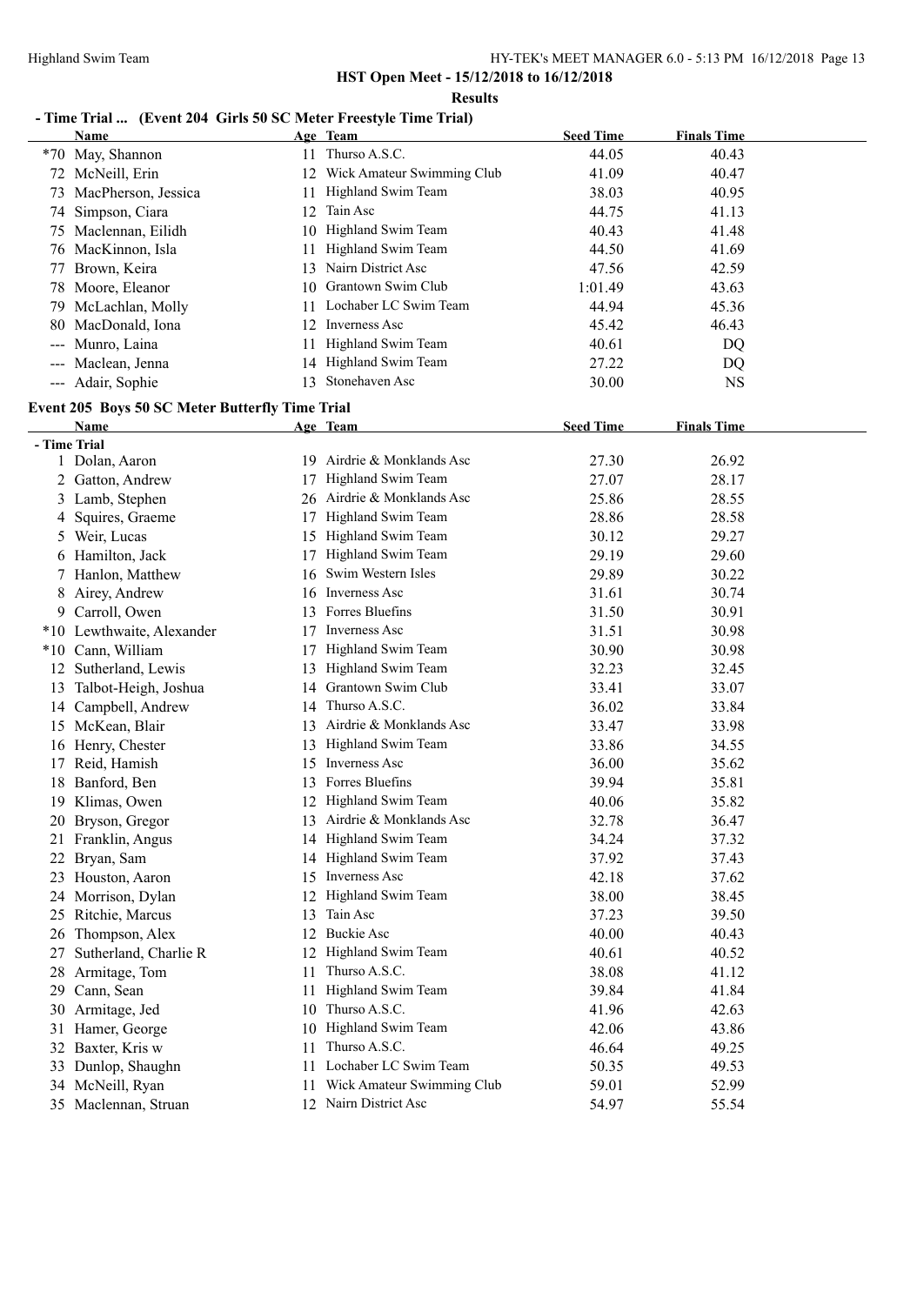#### **Results**

# **- Time Trial ... (Event 205 Boys 50 SC Meter Butterfly Time Trial)**

| Name                                                 |     | Age Team                   | <b>Seed Time</b> | <b>Finals Time</b> |  |
|------------------------------------------------------|-----|----------------------------|------------------|--------------------|--|
| --- Urquhart, William                                |     | 13 Nairn District Asc      | 54.97            | DQ                 |  |
| Event 206 Girls 100 SC Meter Breaststroke Time Trial |     |                            |                  |                    |  |
| Name                                                 |     | Age Team                   | <b>Seed Time</b> | <b>Finals Time</b> |  |
| - Time Trial                                         |     |                            |                  |                    |  |
| 1 Prosser, Fay                                       |     | 18 Highland Swim Team      | 1:18.64          | 1:17.83            |  |
| 2 Schulz, Jessica                                    | 14  | Highland Swim Team         | 1:19.27          | 1:19.07            |  |
| 3 McKay, Aimee                                       | 17  | Highland Swim Team         | 1:15.09          | 1:19.29            |  |
| 4 Jackson, Millie                                    |     | 16 Highland Swim Team      | 1:19.00          | 1:19.59            |  |
| 5 Wisely, Daisy                                      | 15  | Highland Swim Team         | 1:20.62          | 1:20.17            |  |
| 6 Macdonald, Isla                                    | 12  | Highland Swim Team         | 1:20.58          | 1:22.54            |  |
| 7 Maclean, Jenna                                     |     | 14 Highland Swim Team      | 1:21.40          | 1:23.19            |  |
| 8 Mill, Emma S                                       |     | 13 Highland Swim Team      | 1:21.69          | 1:23.95            |  |
| 9 McDonald, Lucy J                                   |     | 15 Thurso A.S.C.           | 1:23.89          | 1:24.29            |  |
| 10 Kay, Lyndsey                                      |     | 22 Airdrie & Monklands Asc | 1:26.13          | 1:24.48            |  |
| 11 Ross, Eleanor                                     |     | 12 Highland Swim Team      | 1:26.67          | 1:25.88            |  |
| 12 Macdougall, Ellie Kate                            |     | 14 Highland Swim Team      | 1:21.94          | 1:25.90            |  |
| 13 Mackay, Eilidh                                    |     | 15 Highland Swim Team      | 1:26.00          | 1:26.37            |  |
| 14 Williamson, Amy                                   |     | 14 Highland Swim Team      | 1:27.00          | 1:27.61            |  |
| 15 MacPherson, Alice Ann                             | 14  | Highland Swim Team         | 1:28.56          | 1:27.89            |  |
| 16 Fishenden, Emma                                   |     | 15 Highland Swim Team      | 1:24.25          | 1:28.62            |  |
| 17 Maclean, Danni                                    | 13  | Highland Swim Team         | 1:34.18          | 1:29.88            |  |
| 18 Sheldon, Megan                                    | 13  | Highland Swim Team         | 1:27.81          | 1:30.54            |  |
| 19 Murray, Katie                                     | 18. | Swim Western Isles         | 1:24.73          | 1:30.87            |  |
| 20 MacBean, Mairi                                    |     | 14 Highland Swim Team      | 1:31.38          | 1:30.92            |  |
| 21 Smith-Macaulay, Rosie                             |     | 15 Highland Swim Team      | 1:31.19          | 1:31.48            |  |
| 22 Mcmaster, Lucy-Ella                               | 12  | Grantown Swim Club         | 1:38.10          | 1:32.64            |  |
| 23 Morgan, Elizabeth                                 |     | 12 Lochaber LC Swim Team   | 1:33.73          | 1:33.77            |  |
| 24 Darroch, Rianna                                   |     | 13 Highland Swim Team      | 1:33.03          | 1:33.98            |  |
| 25 Bromham, Megan                                    |     | 12 Highland Swim Team      | 1:31.96          | 1:34.36            |  |
| 26 Cormack, Emma                                     |     | 14 Thurso A.S.C.           | 1:35.06          | 1:35.00            |  |
| Czapla, Dobrochna<br>27                              |     | 13 Lochaber LC Swim Team   | 1:38.34          | 1:35.66            |  |
| 28 Byrne, Natalie                                    |     | 13 Lochaber LC Swim Team   | 1:36.85          | 1:37.00            |  |
| 29 Valentine, Poppy                                  |     | 14 Highland Swim Team      | 1:32.04          | 1:37.05            |  |
| 30<br>Garvie, Isobel                                 | 12  | Inverness Asc              | 1:34.50          | 1:38.07            |  |
| 31 MacLeod, Olivia                                   |     | Highland Swim Team         | 1:35.16          | 1:38.84            |  |
| 32 Hamer, Emily e                                    |     | 12 Highland Swim Team      | 1:34.70          | 1:39.67            |  |
| 33 Murray, Melissa                                   |     | 17 Nairn District Asc      | 1:30.40          | 1:39.89            |  |
| 34 Carey, Niamh                                      | 12  | Highland Swim Team         | 1:41.72          | 1:40.88            |  |
| 35 Bathgate, Sophie                                  | 13  | Inverness Asc              | 1:40.42          | 1:41.32            |  |
| 36 Urquhart, Rachel                                  | 16  | Nairn District Asc         | 1:39.53          | 1:41.38            |  |
| 37 Main, Kirsten                                     | 11. | Highland Swim Team         | 1:45.69          | 1:42.60            |  |
| 38 Munro, Laina                                      | 11. | Highland Swim Team         | 1:57.90          | 1:44.42            |  |
| 39 MacCallum, Yasmin                                 | 11. | Lochaber LC Swim Team      | 2:10.97          | 1:45.08            |  |
| Garrow, Ella<br>40                                   | 10  | Highland Swim Team         | 1:53.07          | 1:46.25            |  |
| Clokie, Annabelle<br>41                              | 13  | Highland Swim Team         | 1:42.31          | 1:47.44            |  |
| 42 Ross, Eve                                         | 11  | Highland Swim Team         | 1:41.66          | 1:47.47            |  |
| 43 MacKinnon, Isla                                   | 11  | Highland Swim Team         | 1:57.10          | 1:49.67            |  |
| Thorpe, Morgen<br>44                                 | 11  | Highland Swim Team         | 1:52.99          | 1:50.03            |  |
| 45 Fisher, Megan                                     | 12  | Tain Asc                   | 1:55.57          | 1:51.00            |  |
| 46 Anderson, Lauren                                  |     | 12 Forres Bluefins         | 1:45.83          | 1:51.09            |  |
| Clinch, Connie<br>47                                 |     | 10 Highland Swim Team      | 1:57.98          | 1:52.20            |  |
|                                                      |     |                            |                  |                    |  |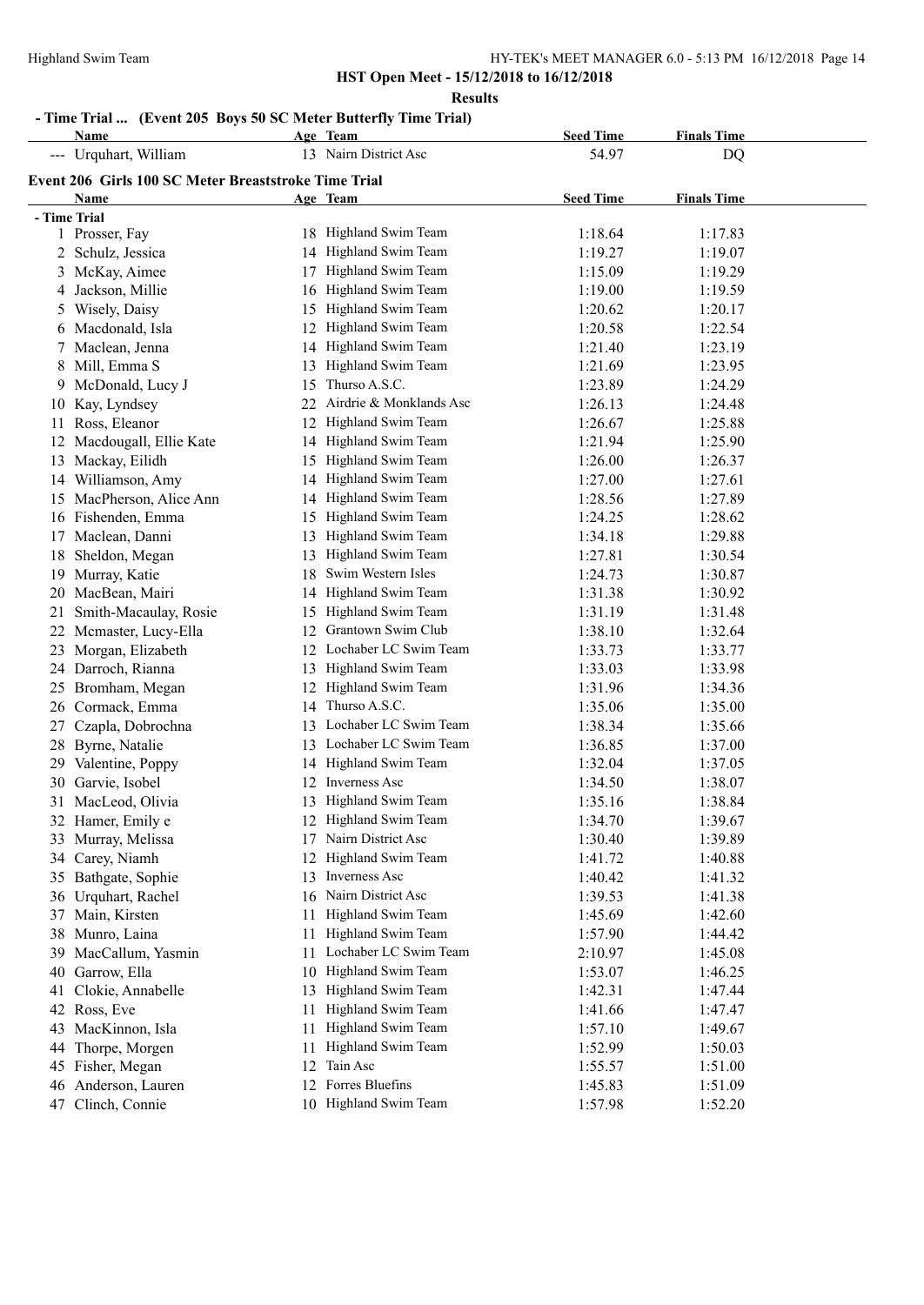# **- Time Trial ... (Event 206 Girls 100 SC Meter Breaststroke Time Trial)**

|              | <b>Name</b>                                               |    | Age Team                      | <b>Seed Time</b>   | <b>Finals Time</b> |  |
|--------------|-----------------------------------------------------------|----|-------------------------------|--------------------|--------------------|--|
|              | 48 McNeill, Erin                                          |    | 12 Wick Amateur Swimming Club | 1:58.90            | 1:57.67            |  |
|              | 49 Houston, Abbie                                         |    | 12 Inverness Asc              | 1:52.50            | 1:57.69            |  |
|              | 50 Sleigh, Isabella                                       |    | 12 Forres Bluefins            | 2:00.88            | 1:59.28            |  |
| 51           | Schulz, Annabelle                                         |    | 10 Grantown Swim Club         | 2:03.52            | 2:00.13            |  |
|              | 52 Mackay, Megan                                          | 11 | Thurso A.S.C.                 | 1:57.37            | 2:00.33            |  |
| 53           | Gillespie, Rachael                                        | 11 | Highland Swim Team            | 1:59.90            | 2:05.46            |  |
|              | 54 MacDonald, Iona                                        | 12 | Inverness Asc                 | 2:11.36            | 2:05.92            |  |
|              | --- Adair, Sophie                                         |    | 13 Stonehaven Asc             | 1:28.54            | <b>NS</b>          |  |
|              |                                                           |    |                               |                    |                    |  |
|              | Event 207 Boys 100 SC Meter Backstroke Time Trial<br>Name |    | Age Team                      | <b>Seed Time</b>   | <b>Finals Time</b> |  |
| - Time Trial |                                                           |    |                               |                    |                    |  |
|              | 1 Weir, Lucas                                             |    | 15 Highland Swim Team         | 1:04.64            | 1:04.35            |  |
| 2            | Squires, Graeme                                           | 17 | Highland Swim Team            | 1:04.24            | 1:06.56            |  |
|              | 3 Gatton, Andrew                                          | 17 | Highland Swim Team            | 1:04.25            | 1:06.78            |  |
|              | 4 Hamilton, Jack                                          |    | 17 Highland Swim Team         | 1:05.03            | 1:08.27            |  |
|              | 5 Airey, Andrew                                           |    | 16 Inverness Asc              | 1:06.68            | 1:09.27            |  |
|              | 6 Talbot-Heigh, Joshua                                    |    | 14 Grantown Swim Club         | 1:24.45            | 1:09.60            |  |
|              | 7 Hanlon, Matthew                                         |    | 16 Swim Western Isles         | 1:10.53            | 1:09.67            |  |
|              | 8 Richards, Max                                           |    | 15 Inverness Asc              | 1:13.62            | 1:15.03            |  |
|              | 9 MacKay, John                                            |    | 13 Highland Swim Team         | 1:15.52            | 1:15.44            |  |
|              | 10 Laditi, Emmanuel                                       |    | 15 Highland Swim Team         | 1:12.56            | 1:15.58            |  |
|              |                                                           |    | 13 Airdrie & Monklands Asc    |                    |                    |  |
|              | 11 Bryson, Gregor                                         |    | 13 Highland Swim Team         | 1:12.10            | 1:16.25            |  |
|              | 12 Henry, Chester                                         |    | 13 Grantown Swim Club         | 1:15.59            | 1:17.63            |  |
| 13           | Talbot-Heigh, Freddie                                     |    | 14 Thurso A.S.C.              | 1:26.60<br>1:22.33 | 1:18.60            |  |
|              | 14 Campbell, Andrew                                       |    | 14 Thurso A.S.C.              |                    | 1:20.30            |  |
|              | 15 Mackay, Sam                                            |    |                               | 1:21.93            | 1:22.43            |  |
|              | 16 Urquhart, Bailey                                       |    | 12 Highland Swim Team         | 1:21.69            | 1:23.72            |  |
|              | 17 Bryan, Sam                                             |    | 14 Highland Swim Team         | 1:20.11            | 1:26.02            |  |
| 18           | Thompson, Alex                                            |    | 12 Buckie Asc                 | 1:20.85            | 1:26.15            |  |
|              | 19 Franklin, Angus                                        |    | 14 Highland Swim Team         | 1:18.81            | 1:26.33            |  |
|              | 20 Ritchie, Marcus                                        |    | 13 Tain Asc                   | 1:22.94            | 1:26.50            |  |
| 21           | Sparham, Duncan                                           |    | 10 Grantown Swim Club         | 1:49.00            | 1:27.82            |  |
|              | 22 Reid, Hamish                                           |    | 15 Inverness Asc              | 1:27.60            | 1:28.57            |  |
|              | 23 Knapman, Matthew                                       |    | 12 Thurso A.S.C.              | 1:33.86            | 1:31.45            |  |
|              | 24 Hamer, George                                          |    | 10 Highland Swim Team         | 1:31.22            | 1:31.68            |  |
|              | 25 Foxcroft, Kaii                                         |    | 12 Inverness Asc              | 1:35.84            | 1:32.34            |  |
|              | 26 Martin, Jamie                                          |    | 12 Highland Swim Team         | 1:32.26            | 1:33.90            |  |
|              | 27 Joy, Finlay                                            |    | 12 Inverness Asc              | 1:39.05            | 1:33.96            |  |
|              | 28 Dunlop, Shaughn                                        | 11 | Lochaber LC Swim Team         | 1:40.25            | 1:36.25            |  |
|              | 29 Maclennan, Struan                                      |    | 12 Nairn District Asc         | 1:58.60            | 1:48.19            |  |
|              | --- McKean, Lewis                                         |    | 16 Airdrie & Monklands Asc    | 1:13.20            | <b>NS</b>          |  |
|              | Event 208 Mixed 400 SC Meter Freestyle Time Trial         |    |                               |                    |                    |  |
|              | Name                                                      |    | Age Team                      | <b>Seed Time</b>   | <b>Finals Time</b> |  |
| - Time Trial |                                                           |    |                               |                    |                    |  |
|              | 1 McKean, Lewis                                           |    | 16 Airdrie & Monklands Asc    | 4:22.80            | 4:21.14            |  |
|              | 2 Squires, Graeme                                         |    | 17 Highland Swim Team         | 4:16.67            | 4:25.94            |  |
|              | 3 Carroll, Owen                                           |    | 13 Forres Bluefins            | 4:47.38            | 4:42.25            |  |
|              | 4 Sutherland, Lewis                                       |    | 13 Highland Swim Team         | 4:52.78            | 4:46.18            |  |
|              | 5 McKean, Blair                                           |    | 13 Airdrie & Monklands Asc    | 4:43.02            | 4:46.51            |  |
|              | 6 Taylor, Lucy                                            |    | 19 Airdrie & Monklands Asc    | 4:52.40            | 4:53.40            |  |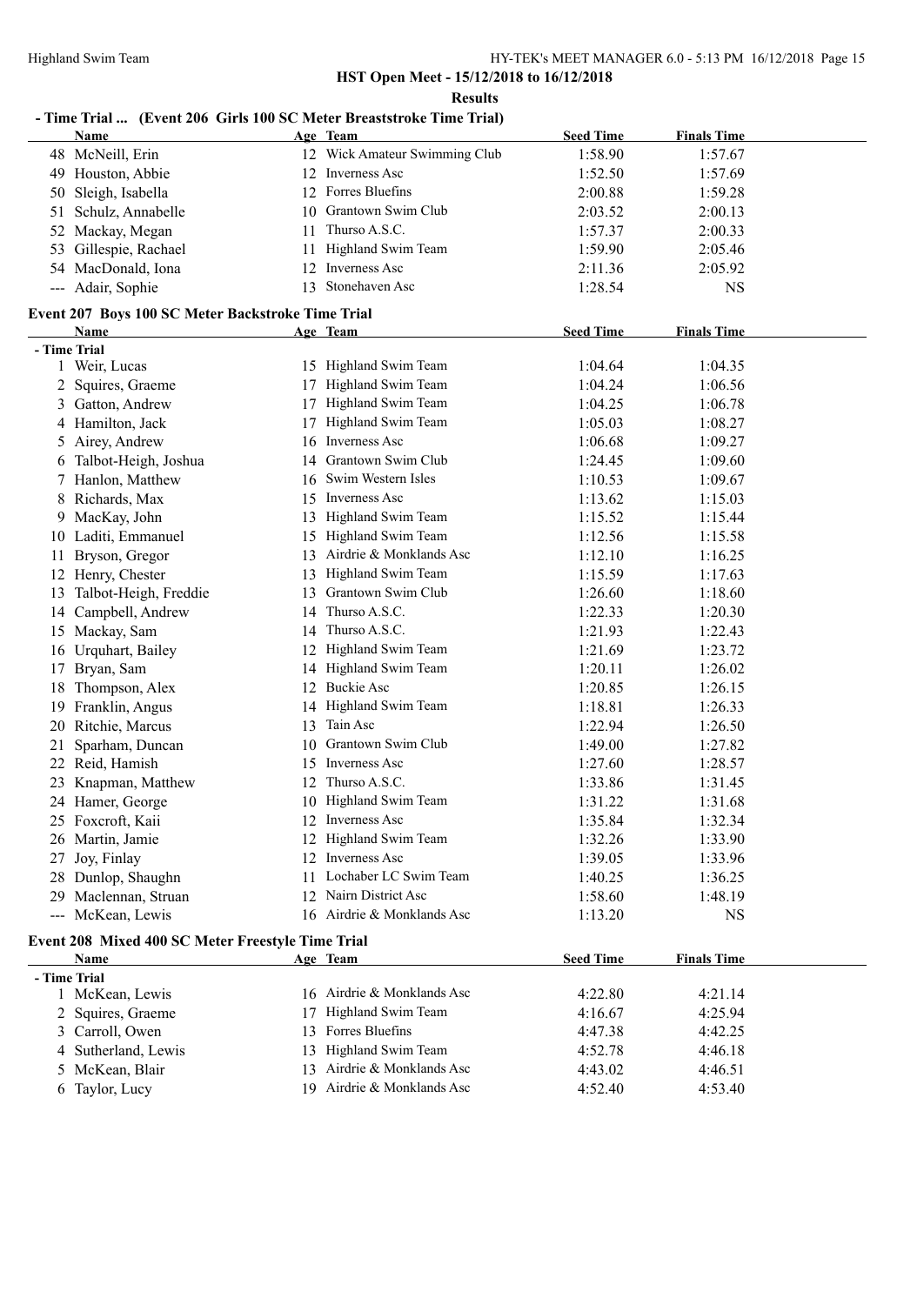**Results**

# **- Time Trial ... (Event 208 Mixed 400 SC Meter Freestyle Time Trial)**

|    | Name                                                    |    | Age Team                                    | <b>Seed Time</b>           | <b>Finals Time</b>           |
|----|---------------------------------------------------------|----|---------------------------------------------|----------------------------|------------------------------|
|    | 7 Wisely, Daisy                                         |    | 15 Highland Swim Team                       | 4:41.81                    | 4:54.52                      |
|    | 8 McKay, Aimee                                          |    | 17 Highland Swim Team                       | 5:00.50                    | 5:01.59                      |
|    | 9 Loughray, Hannah                                      |    | 13 Highland Swim Team                       | 5:07.94                    | 5:06.05                      |
|    | 10 Coia-Gamble, Kaitlin                                 |    | 14 Highland Swim Team                       | 5:12.71                    | 5:07.07                      |
|    | 11 Rolink, Shannon M                                    |    | 14 Airdrie & Monklands Asc                  | 5:00.41                    | 5:12.30                      |
|    | 12 Banford, Ben                                         |    | 13 Forres Bluefins                          | 5:22.65                    | 5:17.10                      |
|    | 13 Forgie, Christian                                    |    | 16 Nairn District Asc                       | 5:42.12                    | 5:21.53                      |
|    | 14 Arthur, Emily                                        |    | 14 Airdrie & Monklands Asc                  | 5:08.61                    | 5:21.56                      |
|    | 15 Czapla, Dobrochna                                    |    | 13 Lochaber LC Swim Team                    | 5:30.25                    | 5:22.22                      |
|    | 16 Richards, Max                                        |    | 15 Inverness Asc                            | 5:11.55                    | 5:27.30                      |
|    | 17 MacBean, Mairi                                       |    | 14 Highland Swim Team                       | 5:21.44                    | 5:28.90                      |
|    | 18 Powell, Jessica                                      |    | 11 Forres Bluefins                          | 5:41.74                    | 5:34.62                      |
|    | 19 Bryan, Sam                                           |    | 14 Highland Swim Team                       | 6:25.61                    | 5:35.58                      |
|    | 20 Urquhart, Bailey                                     |    | 12 Highland Swim Team                       | 5:46.44                    | 5:38.56                      |
|    | 21 Byrne, Natalie                                       |    | 13 Lochaber LC Swim Team                    | 5:35.10                    | 5:40.73                      |
|    | 22 Riddoch-Smith, Dylan                                 |    | 10 Forres Bluefins                          | 6:20.55                    | 5:45.59                      |
|    | 23 Talbot-Heigh, Freddie                                |    | 13 Grantown Swim Club                       | 6:41.00                    | 5:45.72                      |
|    | 24 Darroch, Rianna                                      |    | 13 Highland Swim Team                       | 6:25.00                    | 5:49.38                      |
|    | 25 Armitage, Tom                                        |    | 11 Thurso A.S.C.                            | 6:08.52                    | 5:56.89                      |
|    | 26 Hamer, Emily e                                       |    | 12 Highland Swim Team                       | 5:49.76                    | 5:58.74                      |
|    | 27 Franklin, Angus                                      |    | 14 Highland Swim Team                       | 5:40.29                    | 6:00.78                      |
| 28 | Thompson, Alex                                          |    | 12 Buckie Asc                               | 5:52.11                    | 6:09.10                      |
|    | 29 Corcoran, Holly                                      |    | 13 Grantown Swim Club                       | 7:53.31                    | 6:29.14                      |
|    | --- Buchanan, Lauren                                    |    | 16 Airdrie & Monklands Asc                  | 5:01.50                    | <b>DNF</b>                   |
|    |                                                         |    |                                             |                            |                              |
|    | Event 209 Girls 800 SC Meter Freestyle Relay Time Trial |    |                                             |                            |                              |
|    | <b>Team</b>                                             |    | Relay                                       | <b>Seed Time</b>           | <b>Finals Time</b>           |
|    | - Time Trial                                            |    | $\bf{B}$                                    | NT                         | 9:00.73                      |
|    | 1 Highland Swim Team                                    |    |                                             | 3) Cosens, Elise 13        |                              |
|    | 1) Maclean, Jenna 14                                    |    | 2) Beattie, Louise 15<br>$\mathbf{A}$       | 8:55.76                    | 4) Hay, Katie 14<br>9:28.90  |
|    | 2 Highland Swim Team<br>1) Prosser, Fay 18              |    | 2) Smith-Macaulay, Rosie 15                 |                            | 4) McKay, Aimee 17           |
|    | 3 Highland Swim Team                                    |    | F                                           | 3) Ross, Eleanor 12<br>NT  | 9:29.51                      |
|    | 1) Lawrie, Brooke 17                                    |    |                                             | 3) Valentine, Poppy 14     | 4) Mill, Emma S 13           |
|    | 4 Highland Swim Team                                    |    | 2) Maclean, Danni 13<br>D                   | NT                         | 9:29.71                      |
|    | 1) Wood, Maree 15                                       |    | 2) Mackay, Eilidh 15                        | 3) Coia-Gamble, Kaitlin 14 | 4) MacPherson, Alice Ann 14  |
|    |                                                         |    | E                                           | NT                         | 9:44.70                      |
|    | 5 Highland Swim Team<br>1) Schulz, Jessica 14           |    | 2) Gordon, Siobhan 16                       | 3) Jackson, Millie 16      | 4) MacBean, Mairi 14         |
|    | 6 Highland Swim Team                                    |    | C                                           | NT                         | 9:45.26                      |
|    | 1) Wisely, Daisy 15                                     |    | 2) Morland, Scarlett 15                     | 3) Clark, Evie-Jay 13      | 4) Macdougall, Ellie Kate 14 |
|    | 7 Inverness Asc                                         |    | A                                           | NT                         | 12:10.46                     |
|    | 1) Garvie, Isobel 12                                    |    | 2) Barber, Madi 12                          | 3) Bathgate, Sophie 13     | 4) Waudby -west, Freya 16    |
|    |                                                         |    |                                             |                            |                              |
|    | Event 301 Mixed 1500 SC Meter Freestyle Time Trial      |    |                                             |                            |                              |
|    | Name                                                    |    | Age Team                                    | <b>Seed Time</b>           | <b>Finals Time</b>           |
|    | - Time Trial                                            |    |                                             |                            |                              |
|    | 1 McKean, Lewis                                         |    | 16 Airdrie & Monklands Asc                  | 17:20.65                   | 17:57.64                     |
|    | 2 Lawrie, Brooke                                        | 17 | Highland Swim Team                          | 17:59.42                   | 18:20.14                     |
|    | 3 McKean, Blair                                         |    | 13 Airdrie & Monklands Asc                  | 18:25.21                   | 18:40.96                     |
|    | 4 Gordon, Siobhan<br>5 Carroll, Owen                    |    | 16 Highland Swim Team<br>13 Forres Bluefins | 19:15.19<br>20:35.86       | 19:00.81<br>19:03.08         |
|    |                                                         |    |                                             |                            |                              |

6 Cosens, Elise 13 Highland Swim Team 19:50.07 19:05.48<br>
7 Wisely, Daisy 15 Highland Swim Team 19:02.66 19:11.18

15 Highland Swim Team 19:02.66 19:11.18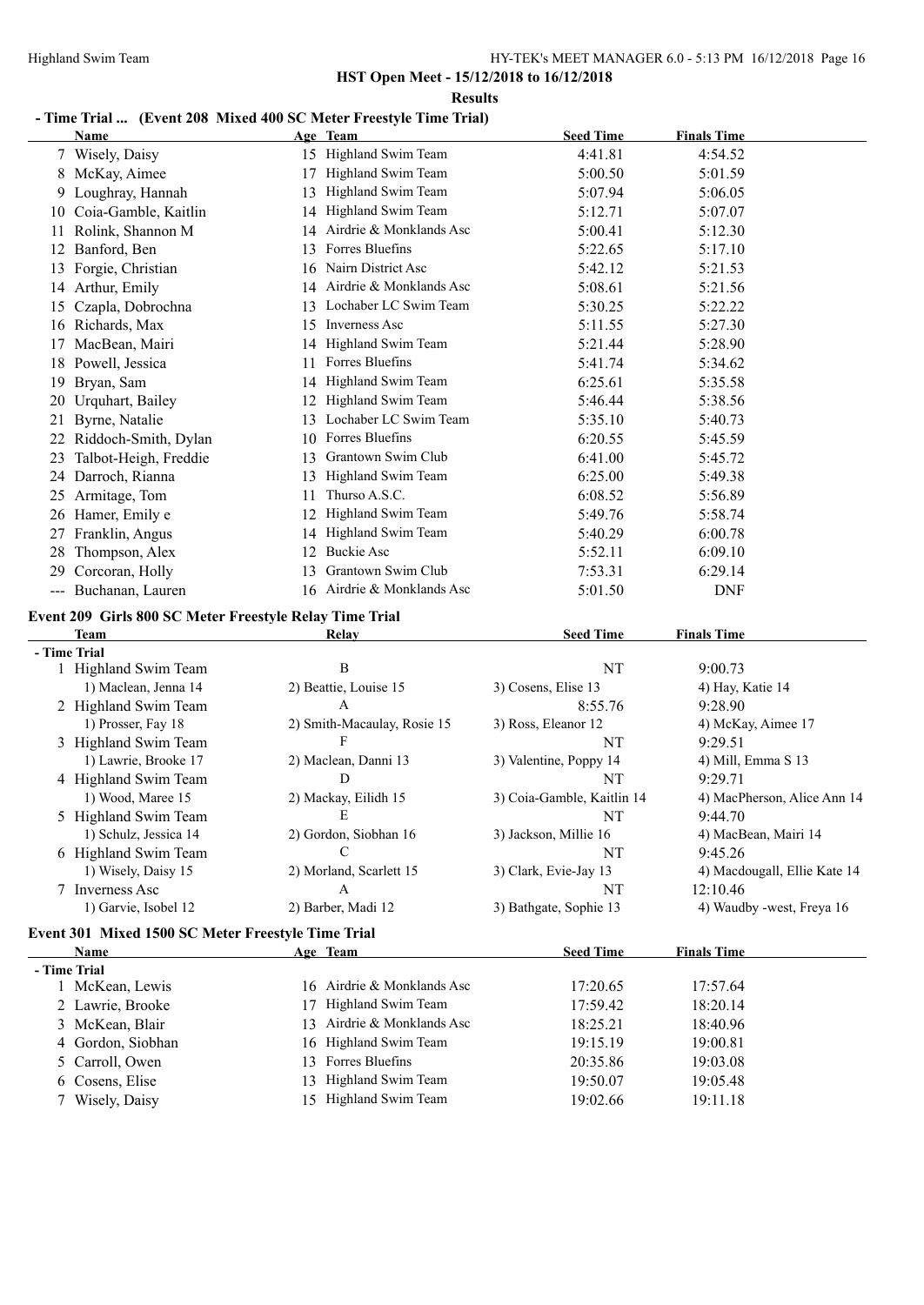|    | Name                                              | - Time Trial  (Event 301 Mixed 1500 SC Meter Freestyle Time Trial)<br>Age Team | <b>Seed Time</b> | <b>Finals Time</b> |  |
|----|---------------------------------------------------|--------------------------------------------------------------------------------|------------------|--------------------|--|
| 8  | Sutherland, Lewis                                 | 13 Highland Swim Team                                                          | 19:39.41         | 19:22.54           |  |
|    | 9 Taylor, Lucy                                    | 19 Airdrie & Monklands Asc                                                     | 19:35.81         | 19:25.70           |  |
|    | 10 Forgie, Christian                              | 16 Nairn District Asc                                                          | 21:03.60         | 21:11.17           |  |
|    | 11 Bromham, Megan                                 | 12 Highland Swim Team                                                          | 21:06.14         | 22:43.10           |  |
|    | Event 302 Girls 50 SC Meter Backstroke Time Trial |                                                                                |                  |                    |  |
|    | Name                                              | Age Team                                                                       | <b>Seed Time</b> | <b>Finals Time</b> |  |
|    | - Time Trial                                      |                                                                                |                  |                    |  |
|    | 1 Wood, Maree                                     | 15 Highland Swim Team                                                          | 31.07            | 31.09              |  |
|    | 2 Mill, Emma S                                    | Highland Swim Team<br>13                                                       | 31.49            | 31.63              |  |
|    | 3 Rolink, Shannon M                               | 14 Airdrie & Monklands Asc                                                     | 32.10            | 31.74              |  |
|    | 4 Prosser, Fay                                    | Highland Swim Team<br>18                                                       | 32.09            | 31.98              |  |
|    | 5 Coia-Gamble, Kaitlin                            | Highland Swim Team<br>14                                                       | 34.77            | 32.13              |  |
|    | 6 Reid, Anna                                      | 15 Nairn District Asc                                                          | 32.26            | 32.19              |  |
| 7. | Cosens, Elise                                     | Highland Swim Team<br>13                                                       | 33.01            | 32.20              |  |
| 8  | Valentine, Poppy                                  | 14 Highland Swim Team                                                          | 33.00            | 32.75              |  |
|    | 9 Morland, Scarlett                               | 15 Highland Swim Team                                                          | 33.10            | 32.81              |  |
|    | 10 Fishenden, Emma                                | 15 Highland Swim Team                                                          | 33.18            | 32.97              |  |
|    | 11 Buchanan, Lauren                               | 16 Airdrie & Monklands Asc                                                     | 32.80            | 33.11              |  |
|    | 12 McDonald, Lucy J                               | 15 Thurso A.S.C.                                                               | 32.80            | 33.19              |  |
|    | *13 Clark, Evie-Jay                               | 13 Highland Swim Team                                                          | 33.56            | 33.94              |  |
|    | *13 Maclean, Jenna                                | 14 Highland Swim Team                                                          | 34.08            | 33.94              |  |
|    | 15 Mackay, Eilidh                                 | Highland Swim Team<br>15                                                       | 34.64            | 34.40              |  |
|    | 16 Murray, Katie                                  | Swim Western Isles<br>18                                                       | 33.38            | 34.54              |  |
|    | 17 Mcmaster, Danielle                             | 14 Grantown Swim Club                                                          | 35.06            | 34.68              |  |
|    | 18 Loughray, Hannah                               | Highland Swim Team<br>13                                                       | 36.96            | 34.81              |  |
|    | 19 Lowrie, Lauren                                 | Airdrie & Monklands Asc<br>15                                                  | 33.80            | 34.94              |  |
|    | 20 Wisely, Daisy                                  | Highland Swim Team<br>15                                                       | 35.55            | 34.95              |  |
| 21 | MacPherson, Alice Ann                             | Highland Swim Team<br>14                                                       | 34.85            | 35.05              |  |
| 22 | Schulz, Jessica                                   | Highland Swim Team<br>14                                                       | 35.95            | 35.24              |  |
|    | 23 MacBean, Mairi                                 | Highland Swim Team<br>14                                                       | 36.78            | 35.44              |  |
|    | 24 Macdonald, Isla                                | 12 Highland Swim Team                                                          | 35.59            | 35.70              |  |
|    | 25 Martin, Rosie                                  | 14 Highland Swim Team                                                          | 36.17            | 36.18              |  |
|    | 26 Williamson, Amy                                | 14 Highland Swim Team                                                          | 37.59            | 36.74              |  |
|    | 27 Cormack, Emma                                  | 14 Thurso A.S.C.                                                               | 38.60            | 36.79              |  |
|    | 28 MacLeod, Olivia                                | 13 Highland Swim Team                                                          | 37.44            | 36.97              |  |
|    | 29 Grist, Emily                                   | 12 Inverness Asc                                                               | 36.71            | 37.06              |  |
|    | 30 Bromham, Megan                                 | Highland Swim Team<br>12                                                       | 35.89            | 37.16              |  |
| 31 | Graham, Caitlin                                   | 15 Inverness Asc                                                               | 37.69            | 38.40              |  |
|    | 32 Wood, Claire                                   | 14 Highland Swim Team                                                          | 38.75            | 38.47              |  |
|    | 33 Oliver, Kirsty                                 | 12 Lochaber LC Swim Team                                                       | 40.81            | 38.53              |  |
|    | 34 Byrne, Natalie                                 | 13 Lochaber LC Swim Team                                                       | 42.10            | 38.79              |  |
|    | 35 Mill, Kate                                     | Highland Swim Team<br>11                                                       | 41.97            | 39.61              |  |
|    | 36 Hamer, Emily e                                 | Highland Swim Team<br>12                                                       | 40.44            | 40.70              |  |
|    | 37 MacDougall, Cari                               | Highland Swim Team<br>12                                                       | 43.03            | 41.32              |  |
| 38 | Urquhart, Rachel                                  | 16 Nairn District Asc                                                          | 41.97            | 42.31              |  |
|    | 39 Ross, Eve                                      | Highland Swim Team<br>11                                                       | 42.09            | 42.98              |  |
| 40 | Garvie, Isobel                                    | 12 Inverness Asc                                                               | 43.52            | 43.00              |  |
| 41 | Gunn, Joanna                                      | 12 Wick Amateur Swimming Club                                                  | 43.48            | 43.40              |  |
|    | 42 Sharp, Rachel                                  | 10 Highland Swim Team                                                          | 45.13            | 43.96              |  |
| 43 | Carey, Niamh                                      | 12 Highland Swim Team                                                          | 49.62            | 44.05              |  |
|    | 44 Barber, Madi                                   | 12 Inverness Asc                                                               | 44.99            | 44.24              |  |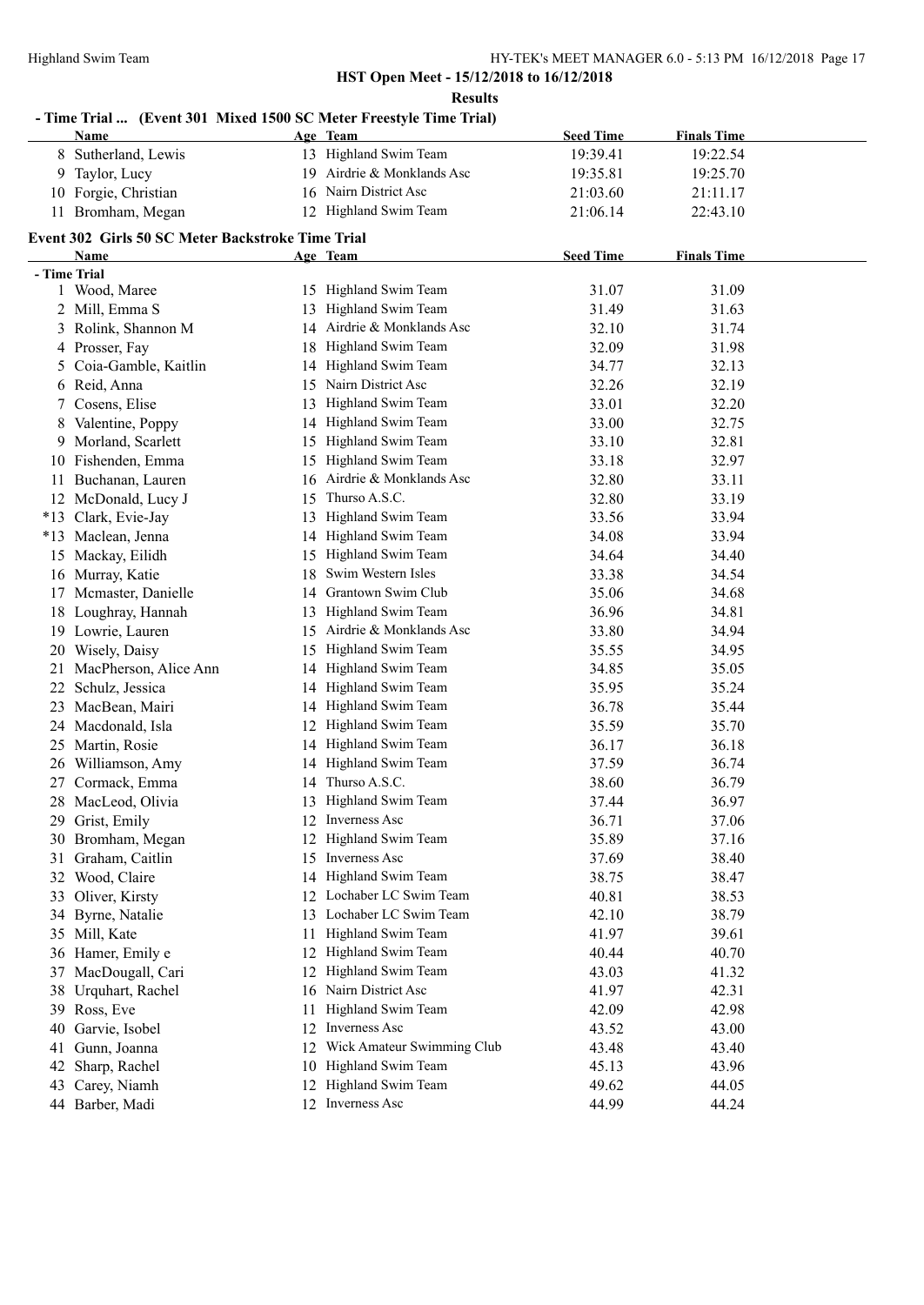#### **Results**

# **- Time Trial ... (Event 302 Girls 50 SC Meter Backstroke Time Trial)**

|              | Name                                              |    | Age Team                      | <b>Seed Time</b> | <b>Finals Time</b> |  |
|--------------|---------------------------------------------------|----|-------------------------------|------------------|--------------------|--|
|              | 45 Urquhart, Caitlin                              |    | 11 Highland Swim Team         | 45.15            | 44.42              |  |
|              | 46 MacKinnon, Isla                                |    | 11 Highland Swim Team         | 46.87            | 45.91              |  |
|              | 47 May, Shannon                                   |    | 11 Thurso A.S.C.              | 48.94            | 46.10              |  |
| 48           | Suggett, Kirstie                                  |    | 14 Nairn District Asc         | 49.07            | 46.36              |  |
| 49           | Clinch, Connie                                    |    | 10 Highland Swim Team         | 46.75            | 46.54              |  |
|              | 50 Houston, Abbie                                 |    | 12 Inverness Asc              | 49.12            | 48.70              |  |
| 51           | Schulz, Annabelle                                 | 10 | Grantown Swim Club            | 1:00.88          | 49.46              |  |
| 52           | Brown, Keira                                      |    | 13 Nairn District Asc         | 53.15            | 49.48              |  |
| 53           | Cann, Shammon                                     |    | 10 Lochaber LC Swim Team      | 51.81            | 50.12              |  |
| 54           | Simpson, Ciara                                    |    | 12 Tain Asc                   | 51.57            | 50.86              |  |
|              | Adair, Sophie                                     | 13 | Stonehaven Asc                | 34.00            | <b>NS</b>          |  |
|              | --- Macdonell, Tumi                               |    | 14 Highland Swim Team         | 33.34            | <b>NS</b>          |  |
|              | Event 303 Boys 100 SC Meter Butterfly Time Trial  |    |                               |                  |                    |  |
|              | Name                                              |    | Age Team                      | <b>Seed Time</b> | <b>Finals Time</b> |  |
| - Time Trial |                                                   |    |                               |                  |                    |  |
|              | 1 Squires, Graeme                                 |    | 17 Highland Swim Team         | 1:04.59          | 1:02.06            |  |
|              | 2 Gatton, Andrew                                  |    | 17 Highland Swim Team         | 1:01.59          | 1:03.84            |  |
|              | 3 Hanlon, Matthew                                 |    | 16 Swim Western Isles         | 1:08.75          | 1:08.16            |  |
|              | 4 Airey, Andrew                                   |    | 16 Inverness Asc              | 1:11.04          | 1:10.35            |  |
|              | 5 Campbell, Andrew                                |    | 14 Thurso A.S.C.              | 1:13.49          | 1:13.44            |  |
|              | 6 Talbot-Heigh, Joshua                            |    | 14 Grantown Swim Club         | 1:31.68          | 1:16.31            |  |
|              | 7 Grier, Indigo                                   |    | 14 Lochaber LC Swim Team      | 1:22.72          | 1:20.72            |  |
|              | 8 Urquhart, Bailey                                |    | 12 Highland Swim Team         | 1:37.62          | 1:21.72            |  |
|              | 9 MacKay, John                                    |    | 13 Highland Swim Team         | 1:29.54          | 1:23.00            |  |
|              | 10 Riddoch-Smith, Dylan                           |    | 10 Forres Bluefins            | 1:34.32          | 1:23.98            |  |
|              | 11 Klimas, Owen                                   |    | 12 Highland Swim Team         | 1:34.18          | 1:25.17            |  |
|              | 12 Franklin, Angus                                |    | 14 Highland Swim Team         | 1:24.91          | 1:26.35            |  |
| 13           | Thompson, Alex                                    |    | 12 Buckie Asc                 | 1:28.80          | 1:29.85            |  |
|              | 14 Morrison, Dylan                                |    | 12 Highland Swim Team         | 1:29.39          | 1:34.87            |  |
|              | 15 Bryan, Sam                                     |    | 14 Highland Swim Team         | 1:24.00          | 1:37.64            |  |
|              | 16 Foxcroft, Kaii                                 |    | 12 Inverness Asc              | 1:50.38          | 1:45.29            |  |
|              | --- Hughes, Joshua                                |    | 11 Wick Amateur Swimming Club | 1:52.31          | <b>NS</b>          |  |
|              | Event 304 Girls 100 SC Meter Freestyle Time Trial |    |                               |                  |                    |  |
|              | Name                                              |    | Age Team                      | <b>Seed Time</b> | <b>Finals Time</b> |  |
| - Time Trial |                                                   |    |                               |                  |                    |  |
|              | 1 Maclean, Jenna                                  |    | 14 Highland Swim Team         | 59.91            | 1:00.37            |  |
|              | 2 Prosser, Fay                                    |    | 18 Highland Swim Team         | 1:01.17          | 1:00.85            |  |
|              | *3 Wood, Maree                                    |    | 15 Highland Swim Team         | 1:03.52          | 1:02.06            |  |
|              | *3 Cosens, Elise                                  | 13 | Highland Swim Team            | 1:01.06          | 1:02.06            |  |
|              | 5 Reid, Anna                                      |    | 15 Nairn District Asc         | 1:02.72          | 1:02.88            |  |
|              | 6 Lawrie, Brooke                                  | 17 | Highland Swim Team            | 1:04.93          | 1:03.85            |  |
|              | 7 Morland, Scarlett                               | 15 | Highland Swim Team            | 1:06.43          | 1:04.42            |  |
|              | 8 Hay, Katie                                      |    | 14 Highland Swim Team         | 1:00.27          | 1:04.51            |  |
| 9            | Gordon, Siobhan                                   |    | 16 Highland Swim Team         | 1:03.52          | 1:04.65            |  |
| 10           | Schulz, Jessica                                   | 14 | Highland Swim Team            | 1:04.23          | 1:04.78            |  |
| 11           | Taylor, Lucy                                      | 19 | Airdrie & Monklands Asc       | 1:03.00          | 1:04.87            |  |
| 12           | Kay, Lyndsey                                      | 22 | Airdrie & Monklands Asc       | 1:03.40          | 1:05.17            |  |
| 13           | MacBean, Mairi                                    |    | 14 Highland Swim Team         | 1:04.82          | 1:05.39            |  |
|              | 14 MacPherson, Alice Ann                          |    | 14 Highland Swim Team         | 1:05.97          | 1:05.45            |  |
|              | 15 Buchanan, Lauren                               |    | 16 Airdrie & Monklands Asc    | 1:06.56          | 1:05.52            |  |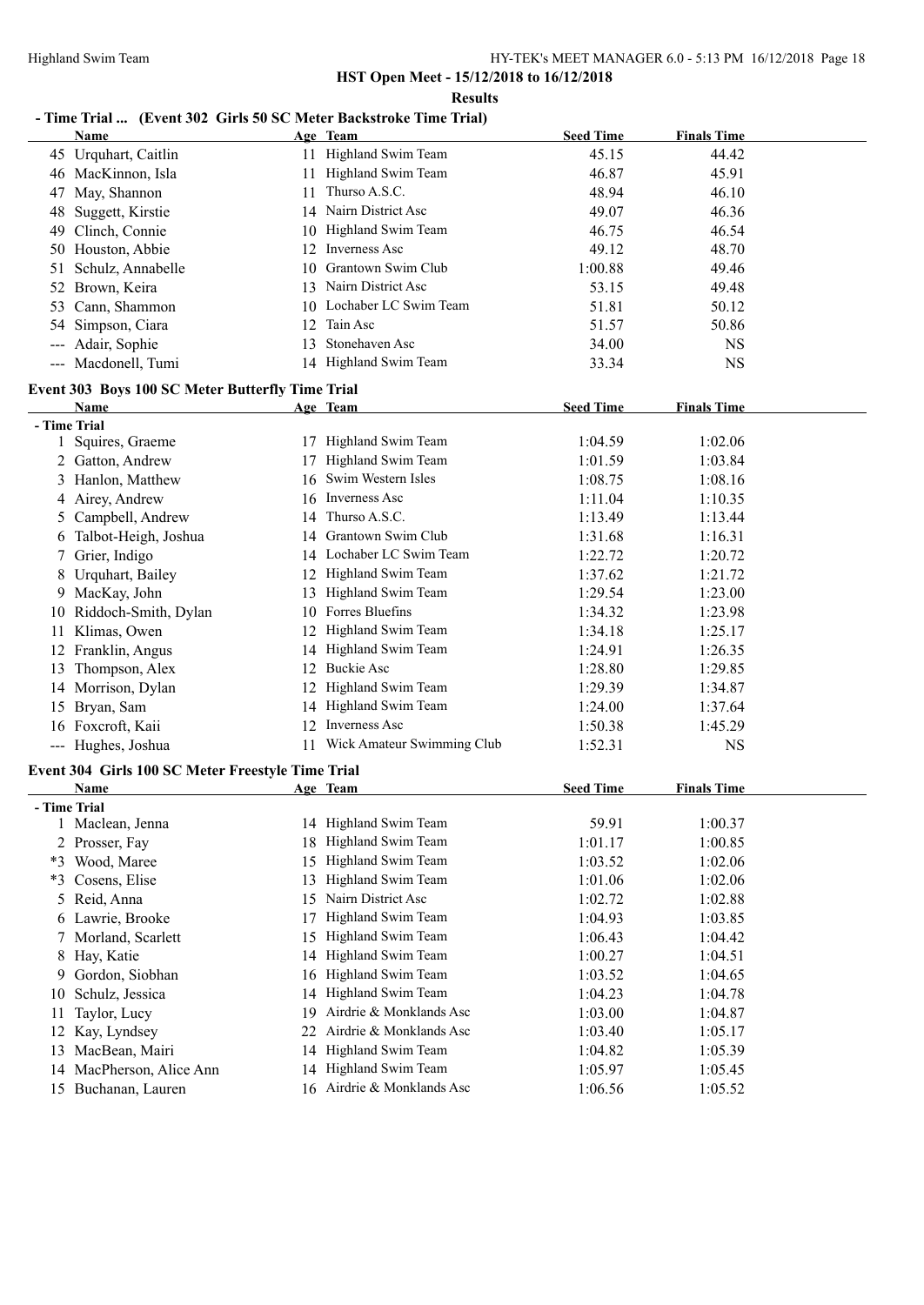**Results**

# **- Time Trial ... (Event 304 Girls 100 SC Meter Freestyle Time Trial)**

|    | <b>Name</b>              |     | Age Team                   | <b>Seed Time</b> | <b>Finals Time</b> |  |
|----|--------------------------|-----|----------------------------|------------------|--------------------|--|
|    | 16 Smith-Macaulay, Rosie |     | 15 Highland Swim Team      | 1:05.52          | 1:05.68            |  |
|    | 17 Maclean, Danni        |     | 13 Highland Swim Team      | 1:06.14          | 1:06.05            |  |
|    | 18 Rolink, Shannon M     |     | 14 Airdrie & Monklands Asc | 1:04.92          | 1:06.14            |  |
|    | 19 Valentine, Poppy      | 14  | Highland Swim Team         | 1:04.00          | 1:06.26            |  |
|    | 20 Mackay, Eilidh        |     | 15 Highland Swim Team      | 1:07.11          | 1:06.28            |  |
| 21 | Macdougall, Ellie Kate   |     | 14 Highland Swim Team      | 1:06.27          | 1:06.66            |  |
| 22 | Fishenden, Emma          | 15  | Highland Swim Team         | 1:04.41          | 1:06.78            |  |
|    | 23 Williamson, Amy       |     | 14 Highland Swim Team      | 1:06.59          | 1:06.90            |  |
|    | 24 Loughray, Hannah      |     | Highland Swim Team         | 1:10.67          | 1:07.12            |  |
|    | 25 Murray, Katie         | 18  | Swim Western Isles         | 1:05.31          | 1:08.03            |  |
|    | 26 Cormack, Emma         | 14  | Thurso A.S.C.              | 1:09.45          | 1:08.18            |  |
|    | 27 Mcmaster, Lucy-Ella   | 12  | Grantown Swim Club         | 1:09.99          | 1:08.27            |  |
|    | 28 Wisely, Daisy         |     | 15 Highland Swim Team      | 1:05.64          | 1:08.48            |  |
|    | 29 Macdonald, Isla       |     | 12 Highland Swim Team      | 1:07.45          | 1:08.77            |  |
|    | 30 Arthur, Emily         |     | 14 Airdrie & Monklands Asc | 1:07.45          | 1:09.36            |  |
|    | 31 Lowrie, Lauren        |     | 15 Airdrie & Monklands Asc | 1:05.61          | 1:09.66            |  |
|    | 32 Czapla, Dobrochna     |     | 13 Lochaber LC Swim Team   | 1:10.16          | 1:10.61            |  |
|    | 33 Martin, Rosie         |     | 14 Highland Swim Team      | 1:10.58          | 1:11.15            |  |
|    | 34 Byrne, Natalie        |     | 13 Lochaber LC Swim Team   | 1:11.81          | 1:11.39            |  |
|    | 35 Murray, Melissa       |     | 17 Nairn District Asc      | 1:12.47          | 1:11.54            |  |
|    | 36 MacCallum, Rhianna    |     | 14 Lochaber LC Swim Team   | 1:14.19          | 1:12.20            |  |
|    | 37 Bromham, Megan        |     | 12 Highland Swim Team      | 1:07.67          | 1:12.27            |  |
|    | 38 Oliver, Kirsty        |     | 12 Lochaber LC Swim Team   | 1:14.27          | 1:12.33            |  |
|    | 39 Waudby -west, Freya   |     | 16 Inverness Asc           | 1:08.92          | 1:12.53            |  |
|    | 40 Graham, Caitlin       |     | 15 Inverness Asc           | 1:12.39          | 1:13.80            |  |
| 41 | Skinner, Sophie          | 12  | Tain Asc                   | 1:16.95          | 1:14.42            |  |
|    | 42 Mill, Kate            | 11  | Highland Swim Team         | 1:19.24          | 1:15.92            |  |
|    | 43 Hamer, Emily e        |     | 12 Highland Swim Team      | 1:17.97          | 1:16.18            |  |
|    | 44 Grist, Emily          |     | 12 Inverness Asc           | 1:13.72          | 1:16.37            |  |
|    | 45 Urquhart, Rachel      | 16  | Nairn District Asc         | 1:17.96          | 1:16.58            |  |
|    | 46 Ross, Lucie           | 13  | Wick Amateur Swimming Club | 1:20.01          | 1:17.17            |  |
| 47 | Garrow, Ella             | 10  | Highland Swim Team         | 1:28.28          | 1:19.06            |  |
| 48 | MacDougall, Cari         | 12  | Highland Swim Team         | 1:22.69          | 1:19.89            |  |
| 49 | Gunn, Joanna             |     | Wick Amateur Swimming Club | 1:18.70          | 1:20.20            |  |
| 50 | Gillespie, Sophie        |     | 15 Nairn District Asc      | 1:19.80          | 1:20.25            |  |
| 51 | Thorpe, Morgen           |     | 11 Highland Swim Team      | 1:25.35          | 1:21.88            |  |
|    | 52 Mackay, Megan         |     | Thurso A.S.C.              | 1:30.39          | 1:22.40            |  |
| 53 | MacCallum, Yasmin        |     | Lochaber LC Swim Team      | 1:42.68          | 1:24.25            |  |
| 54 | Suggett, Kirstie         |     | 14 Nairn District Asc      | 1:25.43          | 1:24.56            |  |
| 55 | Carey, Niamh             |     | 12 Highland Swim Team      | 1:25.10          | 1:24.84            |  |
| 56 | Shannon, Lara            | 11. | Highland Swim Team         | 1:30.79          | 1:25.11            |  |
| 57 | Garvie, Isobel           | 12  | Inverness Asc              | 1:27.91          | 1:25.72            |  |
| 58 | Main, Kirsten            | 11  | Highland Swim Team         | 1:27.28          | 1:25.87            |  |
|    | 59 Ross, Eve             | 11. | Highland Swim Team         | 1:19.63          | 1:26.62            |  |
| 60 | Urquhart, Caitlin        | 11  | Highland Swim Team         | 1:30.17          | 1:27.16            |  |
| 61 | Barber, Madi             | 12  | Inverness Asc              | 1:29.50          | 1:27.18            |  |
| 62 | Clinch, Connie           | 10  | Highland Swim Team         | 1:37.50          | 1:27.86            |  |
| 63 | Houston, Abbie           |     | 12 Inverness Asc           | 1:28.26          | 1:28.24            |  |
| 64 | Sleigh, Isabella         |     | 12 Forres Bluefins         | 1:27.90          | 1:29.73            |  |
| 65 | Gillespie, Rachael       | 11  | Highland Swim Team         | 1:34.62          | 1:30.31            |  |
|    | 66 May, Shannon          | 11  | Thurso A.S.C.              | 1:37.48          | 1:30.35            |  |
|    | 67 Schulz, Annabelle     | 10  | Grantown Swim Club         | 1:47.00          | 1:30.43            |  |
|    |                          |     |                            |                  |                    |  |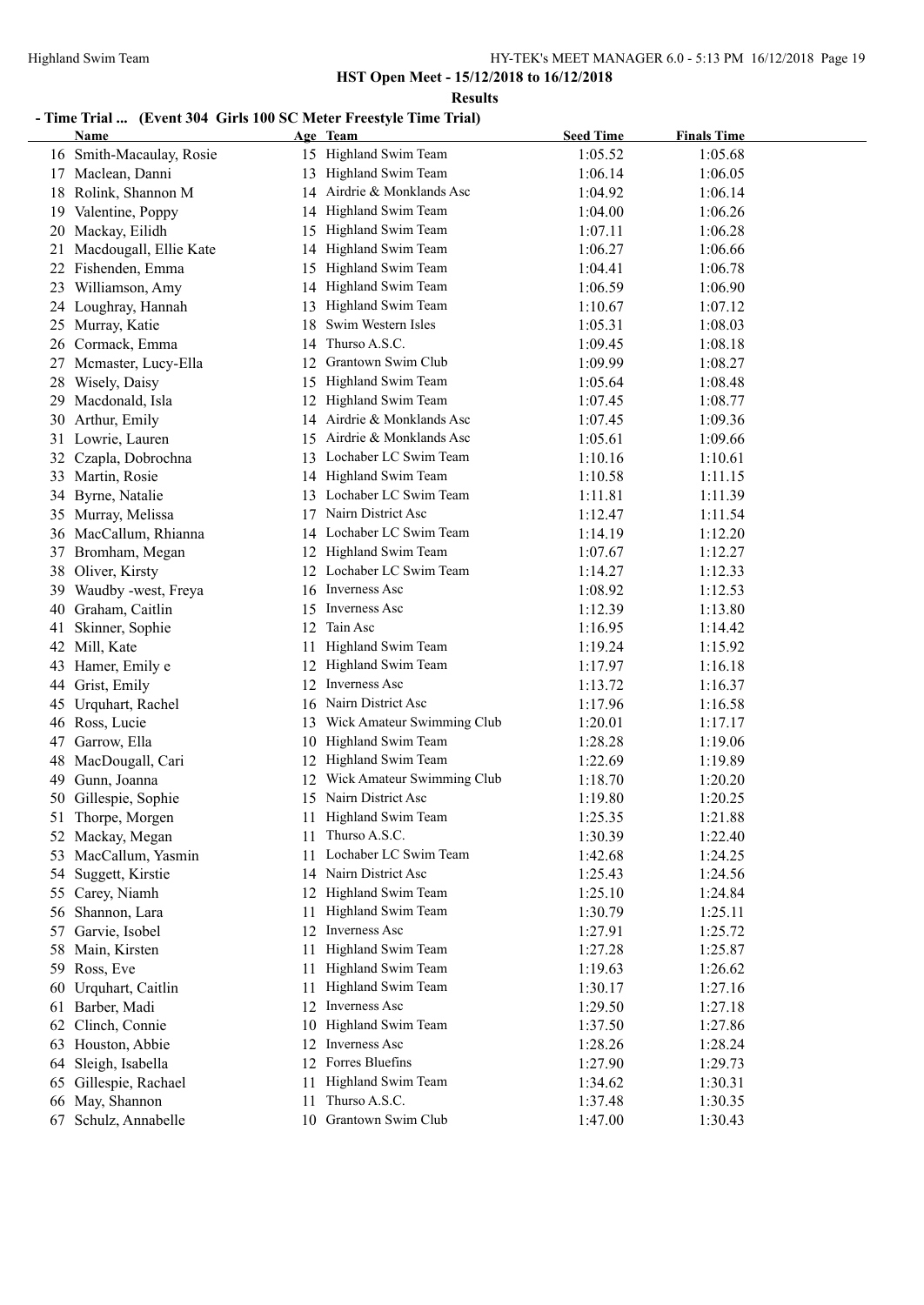# **- Time Trial ... (Event 304 Girls 100 SC Meter Freestyle Time Trial)**

|    | Name                                              |    | Age Team                      | <b>Seed Time</b> | <b>Finals Time</b> |  |
|----|---------------------------------------------------|----|-------------------------------|------------------|--------------------|--|
|    | 68 Cann, Shammon                                  |    | 10 Lochaber LC Swim Team      | 1:47.75          | 1:33.51            |  |
| 69 | Simpson, Ciara                                    | 12 | Tain Asc                      | 1:46.00          | 1:34.43            |  |
|    | 70 Moore, Eleanor                                 |    | 10 Grantown Swim Club         | 1:36.30          | 1:35.36            |  |
|    | Macdonell, Tumi                                   |    | 14 Highland Swim Team         | 1:02.14          | <b>NS</b>          |  |
|    | Adair, Sophie                                     | 13 | Stonehaven Asc                | 1:05.97          | <b>NS</b>          |  |
|    | --- Beattie, Louise                               |    | 15 Highland Swim Team         | 1:01.23          | <b>NS</b>          |  |
|    | Event 305 Boys 50 SC Meter Backstroke Time Trial  |    |                               |                  |                    |  |
|    | Name                                              |    | Age Team                      | <b>Seed Time</b> | <b>Finals Time</b> |  |
|    | - Time Trial                                      |    |                               |                  |                    |  |
|    | 1 Squires, Graeme                                 |    | 17 Highland Swim Team         | 29.63            | 29.60              |  |
|    | 2 Weir, Lucas                                     |    | 15 Highland Swim Team         | 30.23            | 30.07              |  |
|    | 3 Gatton, Andrew                                  | 17 | Highland Swim Team            | 29.59            | 30.59              |  |
|    | 4 Hamilton, Jack                                  | 17 | Highland Swim Team            | 30.13            | 30.63              |  |
|    | 5 Cann, William                                   | 17 | Highland Swim Team            | 32.41            | 31.43              |  |
|    | 6 Talbot-Heigh, Joshua                            |    | 14 Grantown Swim Club         | 32.36            | 31.47              |  |
|    | 7 Airey, Andrew                                   |    | 16 Inverness Asc              | 30.81            | 31.53              |  |
|    | 8 Laditi, Emmanuel                                |    | 15 Highland Swim Team         | 32.81            | 31.83              |  |
|    | 9 Hanlon, Matthew                                 |    | 16 Swim Western Isles         | 31.96            | 32.15              |  |
|    | 10 Sutherland, Lewis                              |    | 13 Highland Swim Team         | 32.06            | 32.22              |  |
|    | *11 Carroll, Owen                                 |    | 13 Forres Bluefins            | 31.90            | 32.29              |  |
|    | *11 Lewthwaite, Alexander                         | 17 | <b>Inverness Asc</b>          | 31.34            | 32.29              |  |
|    | 13 McKean, Lewis                                  |    | 16 Airdrie & Monklands Asc    | 33.40            | 32.83              |  |
|    | 14 MacKay, John                                   |    | 13 Highland Swim Team         | 33.18            | 33.82              |  |
|    | 15 McKean, Blair                                  | 13 | Airdrie & Monklands Asc       | 33.82            | 34.25              |  |
|    |                                                   |    | 13 Airdrie & Monklands Asc    | 33.78            | 34.34              |  |
|    | 16 Bryson, Gregor                                 |    | Highland Swim Team            | 35.93            | 35.39              |  |
| 17 | Bryan, Sam<br>18 Sutherland, Charlie R            | 14 | Highland Swim Team            | 36.72            | 36.01              |  |
|    |                                                   | 12 | 12 Highland Swim Team         |                  |                    |  |
| 19 | Austin, Lewis                                     |    |                               | 37.20            | 36.64              |  |
|    | 20 Urquhart, Bailey                               |    | 12 Highland Swim Team         | 37.87            | 37.53              |  |
| 21 | Thompson, Alex                                    |    | 12 Buckie Asc                 | 38.00            | 37.55              |  |
|    | 22 Franklin, Angus                                |    | 14 Highland Swim Team         | 35.96            | 37.60              |  |
|    | 23 Ritchie, Marcus                                |    | 13 Tain Asc                   | 39.44            | 37.92              |  |
|    | 24 Cann, Sean                                     | 11 | Highland Swim Team            | 39.67            | 38.23              |  |
|    | 25 Armitage, Tom                                  |    | 11 Thurso A.S.C.              | 37.85            | 38.86              |  |
|    | 26 Hamer, George                                  |    | 10 Highland Swim Team         | 39.45            | 39.48              |  |
|    | 27 Martin, Jamie                                  |    | 12 Highland Swim Team         | 42.77            | 41.13              |  |
|    | 28 Joy, Finlay                                    |    | 12 Inverness Asc              | 45.23            | 42.10              |  |
|    | 29 Armitage, Jed                                  |    | 10 Thurso A.S.C.              | 43.32            | 42.50              |  |
|    | 30 Dunlop, Shaughn                                |    | 11 Lochaber LC Swim Team      | 44.54            | 42.94              |  |
|    | 31 Knapman, Matthew                               |    | 12 Thurso A.S.C.              | 45.68            | 43.06              |  |
|    | 32 Loughray, Cameron                              |    | 12 Lochaber LC Swim Team      | 47.37            | 43.59              |  |
|    | 33 Cormack, Liam                                  |    | 12 Thurso A.S.C.              | 52.16            | 47.64              |  |
|    | 34 McNeill, Ryan                                  |    | 11 Wick Amateur Swimming Club | 50.38            | 49.01              |  |
|    | 35 Campbell, Craig R                              |    | 10 Thurso A.S.C.              | 51.21            | 50.23              |  |
|    | --- Malcolm, Kai                                  |    | 14 Highland Swim Team         | 36.11            | <b>NS</b>          |  |
|    | Event 306 Girls 100 SC Meter Butterfly Time Trial |    |                               |                  |                    |  |
|    | Name                                              |    | Age Team                      | <b>Seed Time</b> | <b>Finals Time</b> |  |
|    | - Time Trial                                      |    |                               |                  |                    |  |
|    | 1 Mill, Emma S                                    |    | 13 Highland Swim Team         | 1:08.63          | 1:08.28            |  |
|    | 2 Prosser, Fay                                    |    | 18 Highland Swim Team         | 1:09.23          | 1:09.19            |  |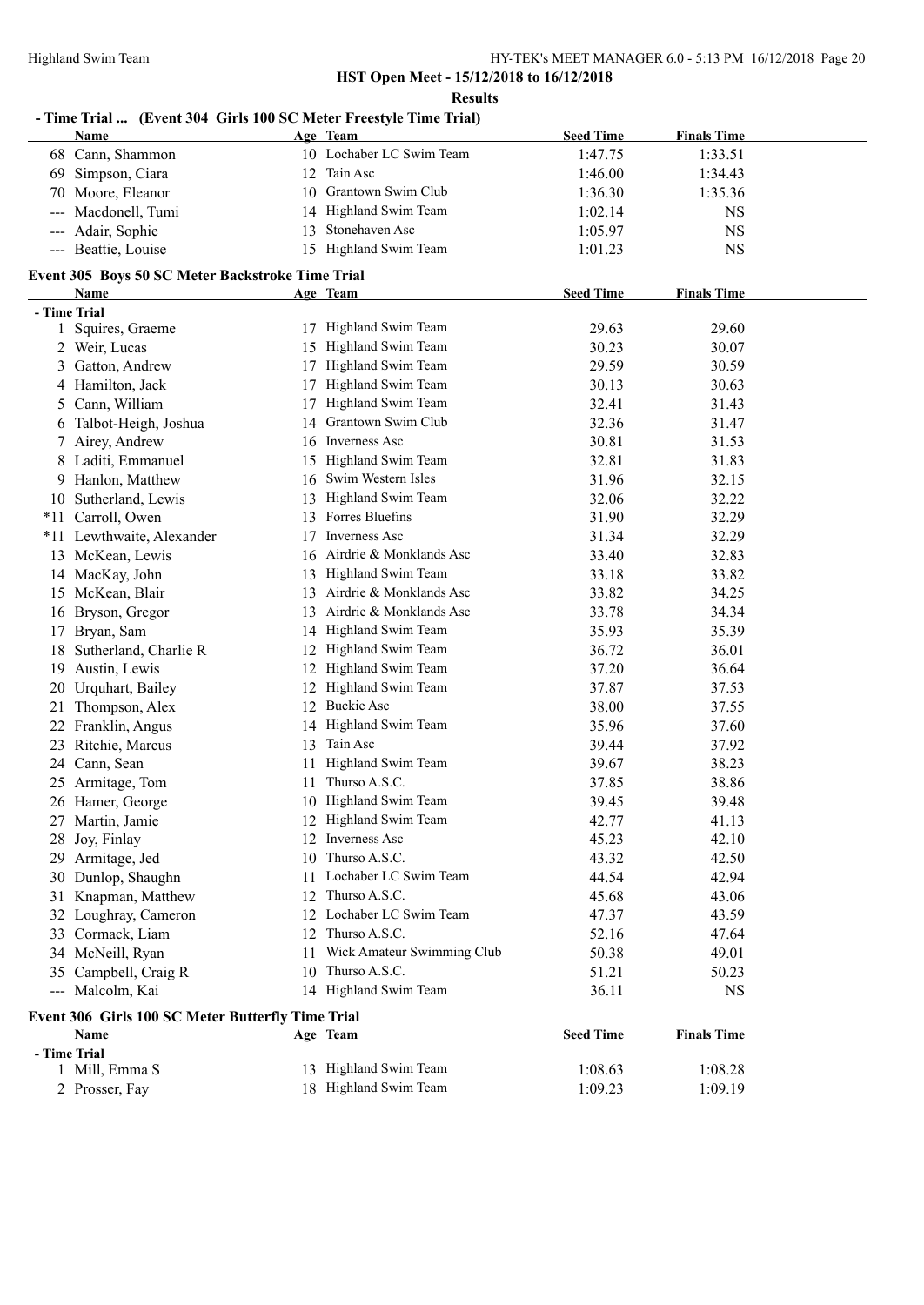**Results**

#### **- Time Trial ... (Event 306 Girls 100 SC Meter Butterfly Time Trial)**

|              | <b>Name</b>                                      |    | Age Team                      | <b>Seed Time</b> | <b>Finals Time</b> |  |
|--------------|--------------------------------------------------|----|-------------------------------|------------------|--------------------|--|
|              | 3 Reid, Anna                                     |    | 15 Nairn District Asc         | 1:12.44          | 1:12.60            |  |
|              | 4 Lawrie, Brooke                                 | 17 | Highland Swim Team            | 1:11.97          | 1:13.65            |  |
| 5            | Kay, Lyndsey                                     | 22 | Airdrie & Monklands Asc       | 1:11.40          | 1:13.92            |  |
| b            | Williamson, Amy                                  | 14 | Highland Swim Team            | 1:16.20          | 1:14.10            |  |
|              | MacBean, Mairi                                   | 14 | Highland Swim Team            | 1:15.93          | 1:14.64            |  |
| 8            | McKay, Aimee                                     | 17 | Highland Swim Team            | 1:16.99          | 1:15.45            |  |
| 9            | Loughray, Hannah                                 | 13 | Highland Swim Team            | 1:13.56          | 1:15.64            |  |
| 10           | Maclean, Jenna                                   |    | 14 Highland Swim Team         | 1:09.29          | 1:15.87            |  |
| 11           | Maclean, Danni                                   | 13 | Highland Swim Team            | 1:15.49          | 1:16.69            |  |
|              | 12 McDonald, Lucy J                              | 15 | Thurso A.S.C.                 | 1:16.93          | 1:18.63            |  |
|              | 13 Macdonald, Isla                               | 12 | Highland Swim Team            | 1:17.05          | 1:19.28            |  |
|              | 14 Murray, Katie                                 |    | 18 Swim Western Isles         | 1:12.72          | 1:19.71            |  |
| 15           | Macdougall, Ellie Kate                           |    | 14 Highland Swim Team         | 1:16.75          | 1:20.19            |  |
| 16           | May, Rachel                                      | 14 | Thurso A.S.C.                 | 1:25.38          | 1:22.29            |  |
| 17           | Wood, Claire                                     | 14 | Highland Swim Team            | 1:27.85          | 1:22.45            |  |
| 18           | Smith-Macaulay, Rosie                            | 15 | Highland Swim Team            | 1:18.10          | 1:23.14            |  |
| 19           | MacPherson, Alice Ann                            | 14 | Highland Swim Team            | 1:20.00          | 1:23.84            |  |
| 20           | Waudby -west, Freya                              |    | 16 Inverness Asc              | 1:20.24          | 1:24.18            |  |
| 21           | Graham, Caitlin                                  |    | 15 Inverness Asc              | 1:24.47          | 1:25.02            |  |
| 22           | MacLeod, Olivia                                  | 13 | Highland Swim Team            | 1:22.00          | 1:26.76            |  |
|              | 23 Martin, Rosie                                 |    | 14 Highland Swim Team         | 1:28.24          | 1:29.24            |  |
|              | 24 Czapla, Dobrochna                             |    | 13 Lochaber LC Swim Team      | 1:27.22          | 1:29.49            |  |
| 25           | Skinner, Sophie                                  |    | 12 Tain Asc                   | 1:35.00          | 1:30.08            |  |
| 26           | Wood, Alison                                     |    | 11 Highland Swim Team         | 1:51.71          | 1:30.71            |  |
| 27           | Byrne, Natalie                                   |    | 13 Lochaber LC Swim Team      | 1:37.87          | 1:31.77            |  |
| 28           | Ross, Lucie                                      |    | 13 Wick Amateur Swimming Club | 1:30.26          | 1:33.19            |  |
| 29           | Oliver, Kirsty                                   |    | 12 Lochaber LC Swim Team      | 1:29.62          | 1:34.03            |  |
| 30           | Grist, Emily                                     |    | 12 Inverness Asc              | 1:34.20          | 1:37.39            |  |
| 31           | Garvie, Isobel                                   | 12 | Inverness Asc                 | 1:45.97          | 1:45.71            |  |
| 32           | McNeill, Erin                                    | 12 | Wick Amateur Swimming Club    | 1:49.27          | 1:45.96            |  |
| 33           | Shannon, Lara                                    | 11 | Highland Swim Team            | 2:04.28          | 1:51.21            |  |
| 34           | Barber, Madi                                     | 12 | Inverness Asc                 | 2:00.62          | 1:58.96            |  |
| 35           | Carey, Niamh                                     | 12 | Highland Swim Team            | 1:56.02          | 2:04.13            |  |
| ---          | Adair, Sophie                                    |    | 13 Stonehaven Asc             | 1:20.00          | NS                 |  |
|              | --- Bromham, Megan                               |    | 12 Highland Swim Team         | 1:20.41          | <b>NS</b>          |  |
|              | Event 307 Boys 100 SC Meter Freestyle Time Trial |    |                               |                  |                    |  |
|              | Name                                             |    | Age Team                      | <b>Seed Time</b> | <b>Finals Time</b> |  |
| - Time Trial |                                                  |    |                               |                  |                    |  |
|              | 1 McKean, Lewis                                  |    | 16 Airdrie & Monklands Asc    | 59.00            | 55.69              |  |
|              | 2 Weir, Lucas                                    | 15 | Highland Swim Team            | 57.12            | 57.04              |  |
|              | 3 Hamilton, Jack                                 | 17 | Highland Swim Team            | 58.55            | 58.15              |  |
|              | 4 Squires, Graeme                                | 17 | Highland Swim Team            | 57.63            | 58.52              |  |
| 5            | Hanlon, Matthew                                  |    | 16 Swim Western Isles         | 1:00.38          | 59.08              |  |
|              | 6 Cann, William                                  |    | 17 Highland Swim Team         | 59.03            | 59.55              |  |

 Airey, Andrew 16 Inverness Asc 1:01.52 1:00.89 Sutherland, Lewis 13 Highland Swim Team 59.51 1:01.01 Laditi, Emmanuel 15 Highland Swim Team 1:00.65 1:02.17 McKean, Blair 13 Airdrie & Monklands Asc 1:03.47 1:02.70 11 Stevens, Craig 14 Forres Bluefins 1:05.00 1:03.64 Henry, Chester 13 Highland Swim Team 1:07.02 1:03.97 MacKay, John 13 Highland Swim Team 1:05.22 1:04.35